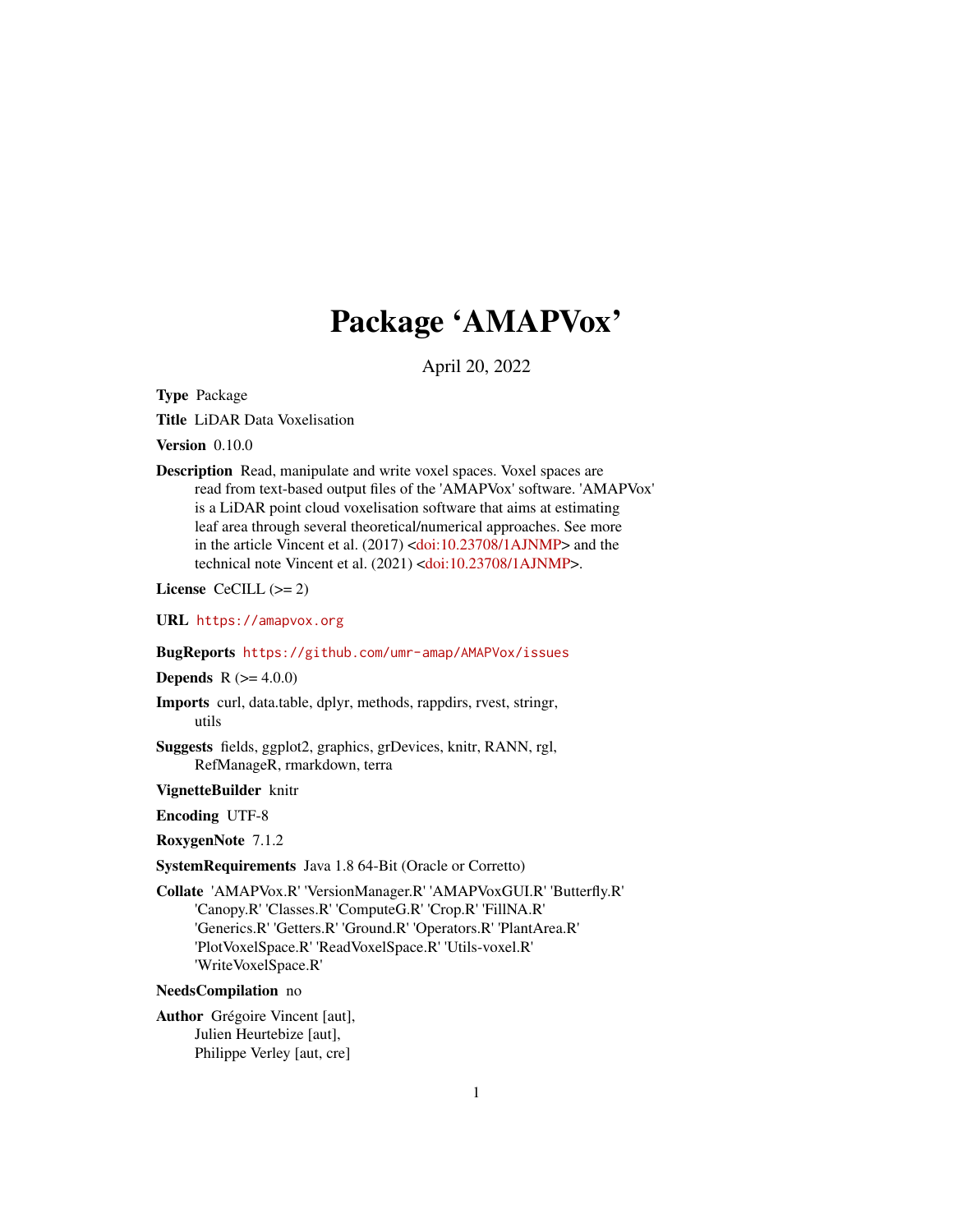<span id="page-1-0"></span>Maintainer Philippe Verley <philippe.verley@ird.fr> Repository CRAN Date/Publication 2022-04-20 12:52:29 UTC

## R topics documented:

|       |                 | $\overline{2}$<br>3 |
|-------|-----------------|---------------------|
|       |                 | $\overline{4}$      |
|       |                 | 5                   |
|       |                 | 6                   |
|       |                 | 8                   |
|       |                 | 9                   |
|       |                 | <b>10</b>           |
|       |                 | 12                  |
|       |                 | <sup>12</sup>       |
|       |                 | <sup>13</sup>       |
|       |                 | 13                  |
|       |                 | -14                 |
|       |                 | 15                  |
|       |                 | <sup>16</sup>       |
|       |                 | -16                 |
|       |                 | 18                  |
|       |                 | 19                  |
|       |                 | <b>20</b>           |
|       |                 | 21                  |
|       |                 | 22                  |
|       |                 | 23                  |
|       |                 | 25                  |
|       |                 | 26                  |
|       |                 | <sup>26</sup>       |
|       |                 | 27                  |
|       |                 | 28                  |
|       |                 | 29                  |
|       | writeVoxelSpace | 29                  |
| Index |                 | 31                  |

AMAPVox *AMAPVox package*

#### Description

The package provides a a set of R functions for working with voxel spaces (read, write, plot, etc.). Voxel spaces are read from text-based output files of the [AMAPVox software.](https://amap-dev.cirad.fr/projects/amapvox)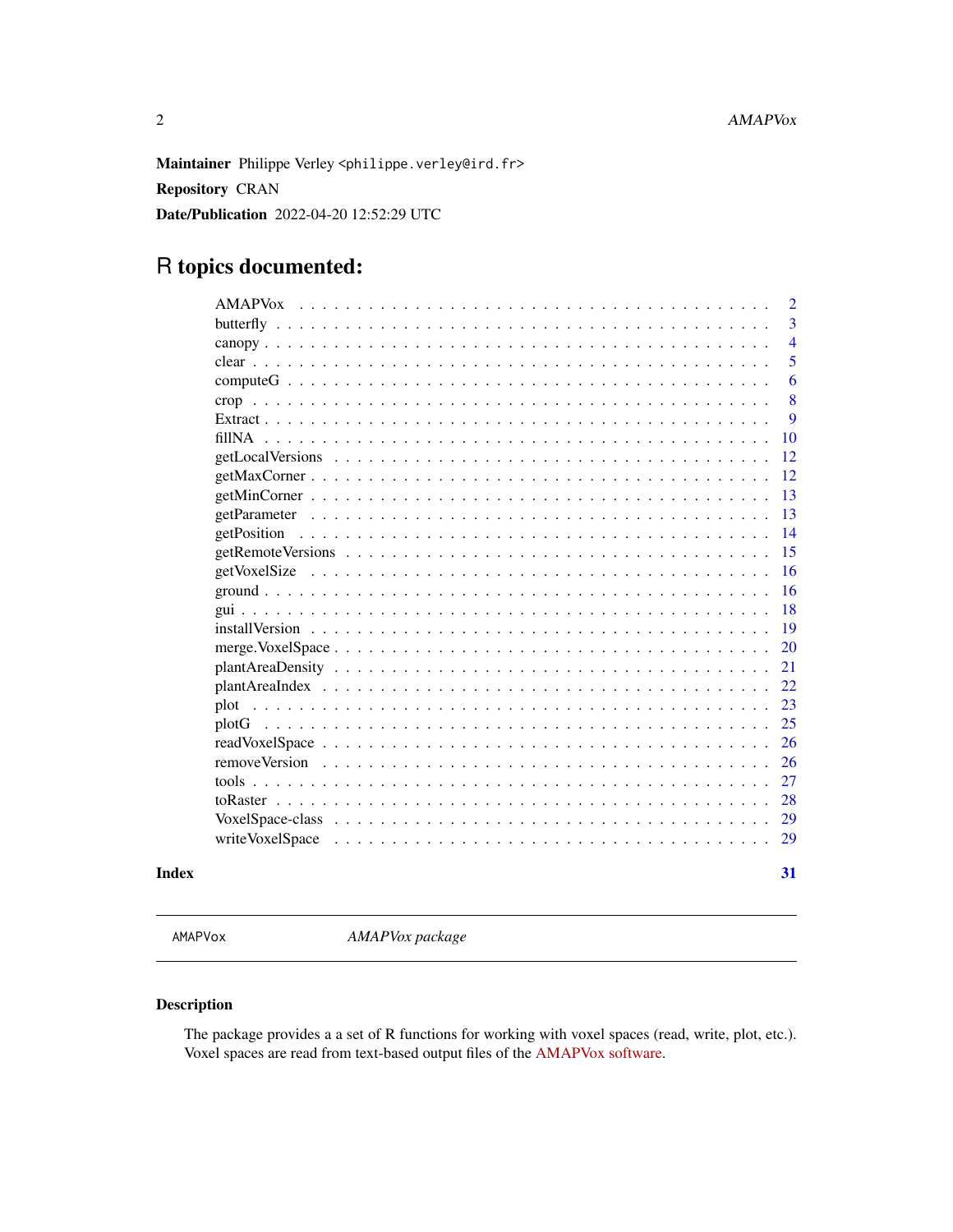#### <span id="page-2-0"></span>butterfly 3

#### References

- Research paper first describing AMAPVox: Vincent, G., Antin, C., Laurans, M., Heurtebize, J., Durrieu, S., Lavalley, C., & Dauzat, J. (2017). Mapping plant area index of tropical evergreen forest by airborne laser scanning. A cross-validation study using LAI2200 optical sensor. Remote Sensing of Environment, 198, 254-266. doi: [10.1016/j.rse.2017.05.034](https://doi.org/10.1016/j.rse.2017.05.034)
- Up-to-date description of PAD/LAD estimators implemented in AMAPVox: VINCENT, Gregoire; PIMONT, François; VERLEY, Philippe, 2021, "A note on PAD/LAD estimators implemented in AMAPVox 1.7", doi: [10.23708/1AJNMP,](https://doi.org/10.23708/1AJNMP) DataSuds, V1

#### **Contact**

<contact@amapvox.org>

#### Author(s)

Philippe VERLEY <philippe.verley@ird.fr>

#### See Also

Useful links:

- <https://amapvox.org>
- Report bugs at <https://github.com/umr-amap/AMAPVox/issues>

<span id="page-2-1"></span>butterfly *Identify butterflies from a VoxelSpace object.*

#### Description

Identify butterflies from a [VoxelSpace-class](#page-28-1) object.

A butterfly refers to a non-empty isolated voxel. Non-empty means that there is one or more hits recorded in the voxel. Isolated means that voxels in the [Moore neighborhood](https://en.wikipedia.org/wiki/Moore_neighborhood) of rank 1 are empty (no hit).

#### Usage

butterfly(vxsp)

#### Arguments

vxsp a [VoxelSpace-class](#page-28-1) object

#### Value

a list of voxel index (i, j, k) identified as butterfly in a [data.table::data.table](#page-0-0)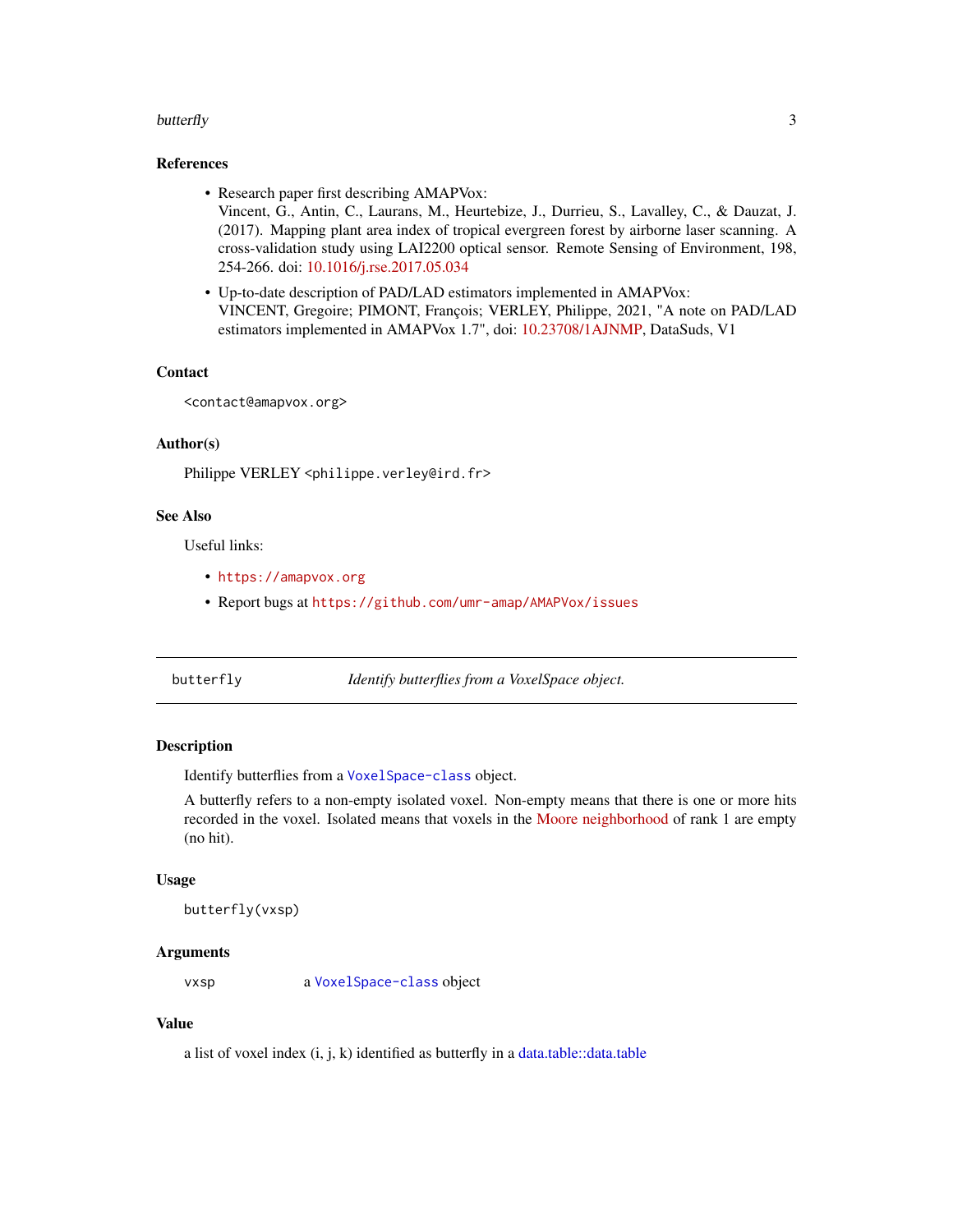#### See Also

[clear](#page-4-1)

#### Examples

```
# load a voxel file
vxsp <- readVoxelSpace(system.file("extdata", "tls_sample.vox", package = "AMAPVox"))
# identify butterflies
btf <- butterfly(vxsp)
# clear butterflies
clear(vxsp, butterfly(vxsp))
```
canopy *Extract canopy from voxel space.*

#### Description

Extract canopy from [VoxelSpace-class](#page-28-1) object. The canopy layer is the set of highest voxels with number of hits greater than a user-defined threshold.

#### Minimum number of hits/echos:

Minimum number of hits is set by default to one, meaning that a single echo in a voxel is enough to consider that there is some vegetation. Increasing this threshold will tend to lower the canopy level or introduce some gaps ( i-j-cells with no vegetation). This hit.min filter is stronger than [butterfly](#page-2-1) since is does not discriminate isolated voxels. A reasonable value for hit.min cannot be suggested ad-hoc since it strongly depends on sampling intensity. Removing butterflies prior to extracting canopy is advisable.

#### Gaps:

For a VoxelSpace with fully defined ground level (see [ground\)](#page-15-1), missing canopy cells can be interpreted as gaps. Conversely if both ground and canopy are missing for a i-j-cell, then it is inconclusive.

#### Above/below canopy:

Function aboveCanopy returns voxel index above canopy level (excluded). Function belowCanopy returns voxel index below canopy level (included).

#### Canopy Height Model:

Function canopyHeight returns ground distance at canopy level, including gaps.

#### Usage

```
canopy(vxsp, hit.min = 1)
belowCanopy(vxsp, ...)
aboveCanopy(vxsp, ...)
canopyHeight(vxsp, ...)
```
<span id="page-3-0"></span>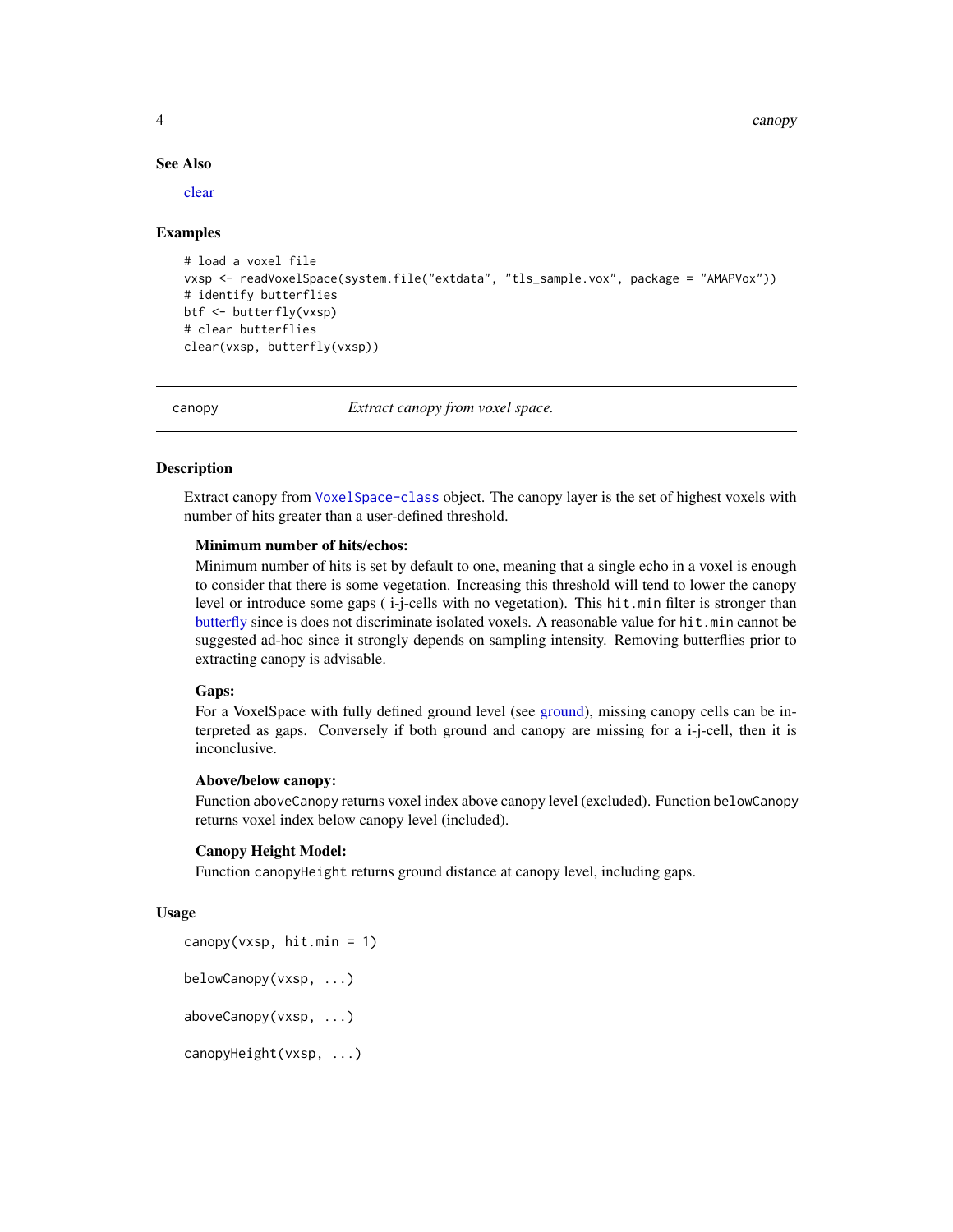#### <span id="page-4-0"></span>clear 5

#### Arguments

| <b>VXSD</b>       | a Voxel Space-class object.                                                                      |
|-------------------|--------------------------------------------------------------------------------------------------|
| hit.min           | a positive integer, minimum number of hit/echo in a voxel to consider it contains<br>vegetation. |
| $\cdot\cdot\cdot$ | additional parameters which will be passed to canopy function. So far only<br>hit.min parameter. |

#### Value

[data.table::data.table](#page-0-0) object with voxel index either below canopy, canopy level or above canopy

#### See Also

[butterfly,](#page-2-1) [ground](#page-15-1)

#### Examples

```
vxsp <- readVoxelSpace(system.file("extdata", "tls_sample.vox", package = "AMAPVox"))
cnp <- canopy(vxsp)
acnp <- aboveCanopy(vxsp)
bcnp <- belowCanopy(vxsp)
# canopy layer included in below canopy subset
all(bcnp[cnp, on=list(i, j, k)] == cnp) # TRUE expected
vxsp@data[cnp, list(i, j, ground_distance), on=list(i, j, k)]
```
<span id="page-4-1"></span>clear *Clear voxel*

#### **Description**

Clear a set of voxels. Clearing means that the state variables of the selected voxels are altered as if they were *clear* of any vegetation. Namely:

- number of echo set to zero
- intercepted beam surface set to zero (if variable is outputed)
- plant area density set to zero (if variable is outputed)
- transmittance set to one (if variable is outputed)
- any attenuation variable set to zero

Other state variables such as sampling intensity, mean angle, entering beam surface, etc. are unaltered. A cleared voxel is not the same as an unsampled voxel (not "crossed" by any beam).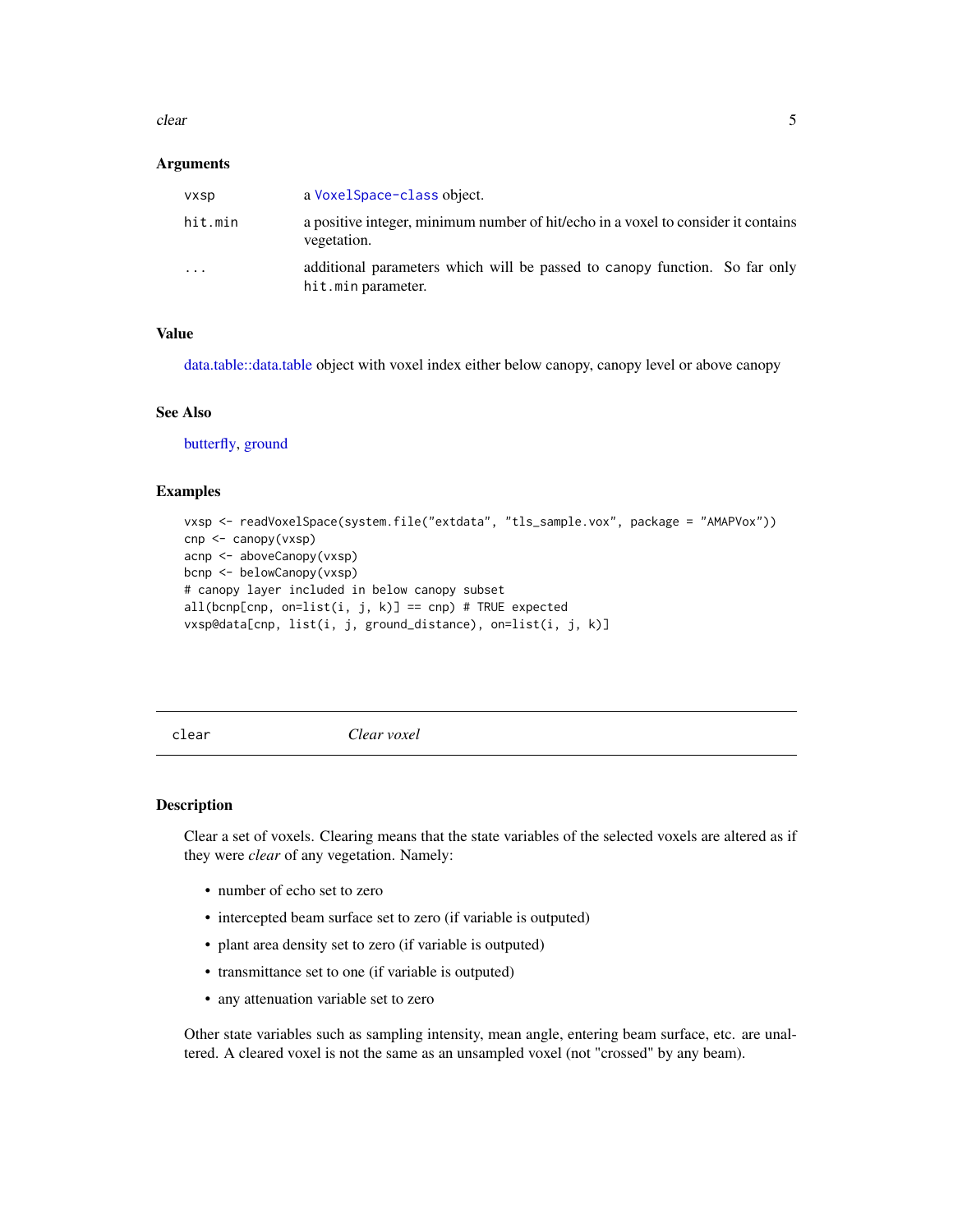#### <span id="page-5-0"></span>6 computeG

#### Usage

clear(vxsp, vx) ## S4 method for signature 'VoxelSpace, data.table' clear(vxsp, vx) ## S4 method for signature 'VoxelSpace, vector' clear(vxsp, vx) ## S4 method for signature 'VoxelSpace,matrix' clear(vxsp, vx)

#### Arguments

| <b>VXSD</b> | a Voxel Space-class object.                                                                                                               |
|-------------|-------------------------------------------------------------------------------------------------------------------------------------------|
| <b>VX</b>   | $(i, j, k)$ voxel coordinates as a data.table::data.table with i, j, k columns, a vector<br>$(i, j, k)$ or a matrix with i, j, k columns. |

#### Examples

```
# load a voxel file
vxsp <- readVoxelSpace(system.file("extdata", "tls_sample.vox", package = "AMAPVox"))
# clear 1st voxel
clear(vxsp, c(0, 0, 0)) # clear 1st voxel
# clear butterflies
clear(vxsp, butterfly(vxsp))
# clear voxels with less than two hits
clear(vxsp, vxsp@data[nbEchos < 2])
```
<span id="page-5-1"></span>computeG *Foliage projection ratio G(theta).*

#### Description

Compute the mean projection of unit leaf area on the plane perpendicular to beam direction, namely, G(theta) parameter. Assumption of symmetric distribution of leaf azimuth angle. When estimating G for large amount of theta values, it is advised to enable the lookup table for speeding up the calculation.

#### Usage

```
computeG(
  theta,
  pdf = "spherical",
  chi,
  mu,
```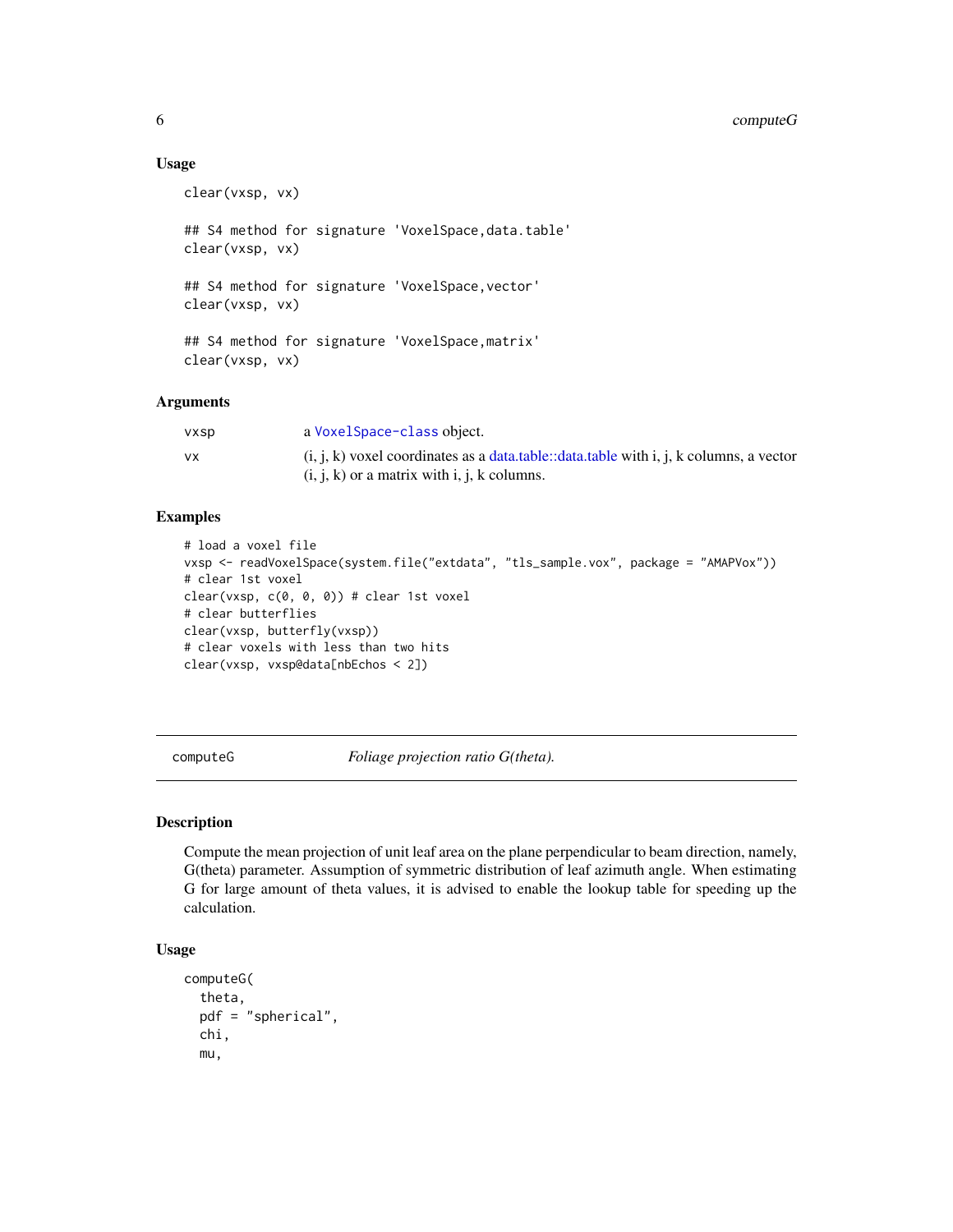#### $computeG$   $\qquad \qquad$  7

```
nu,
  with.lut = length(theta) > 100,
  lut.precision = <math>0.001</math>\lambda
```
#### Arguments

| theta         | a numeric vector, theta, the incident beam inclination, in radian, ranging $[0, \pi/2]$ .                                                                                                                                                                                           |  |  |
|---------------|-------------------------------------------------------------------------------------------------------------------------------------------------------------------------------------------------------------------------------------------------------------------------------------|--|--|
| pdf           | the name of the probability density function of the leaf angle distribution. One of<br>"uniform", "spherical", "planophile", "erectophile", "plagiophile", "extremophile",<br>"ellipsoidal", "twoParamBeta". Refer to section "Leaf Angle Distribution func-<br>tions" for details. |  |  |
| chi           | a float, parameter of the ellipsoidal leaf angle distribution. The ratio the ratio<br>horizontal axis over vertical axis. See section "Leaf Angle Ditribution functions"<br>for details.                                                                                            |  |  |
| mu            | a float, parameter controlling the Beta distribution. See section "Leaf Angle"<br>Distribution functions" for details.                                                                                                                                                              |  |  |
| nu            | a float, parameter controlling the Beta distribution. See section "Leaf Angle"<br>Distribution functions" for details.                                                                                                                                                              |  |  |
| with.lut      | a Boolean, whether to estimate G with a lookup table (LUT). By default the<br>lookup table is automatically generated when length of theta vector is greater<br>than $100$ .                                                                                                        |  |  |
| lut.precision | a float, the increment of the theta sequence ranging from $0$ to $pi/2$ for computing<br>the lookup table.                                                                                                                                                                          |  |  |

#### Details

Leaf Angle Distribution functions

- de Wit's leaf angle distribution functions:
	- uniform, proportion of leaf angle is the same at any angle
	- spherical, relative frequency of leaf angle is the same as for surface elements of a sphere
	- planophile, horizontal leaves most frequent
	- erectophile, vertical leaves most frequent
	- plagiophile, oblique leaves most frequent
	- extremophile, oblique leaves least frequent
- ellipsoidal distribution function, generalization of the spherical distribution over an ellipsoid. Relative frequency of leaf angle is the same as for surface elements of an ellipsoid. Takes one parameter chi the ratio horizontal axis over vertical axis. For chi = 1 the distribution becomes spherical. For chi < 1, the ellipsoid is a prolate spheroid (like a rugby ball). For chi > 1 the ellipsoid is an oblate spheroid (a sphere that bulges at the equator and is somewhat squashed at the poles).
- two parameters Beta distribution. Most generic approach from Goal and Strebel (1984) to represent large variety of leaf angle distribution. Takes two parameters mu and nu that control the shape of the Beta distribution.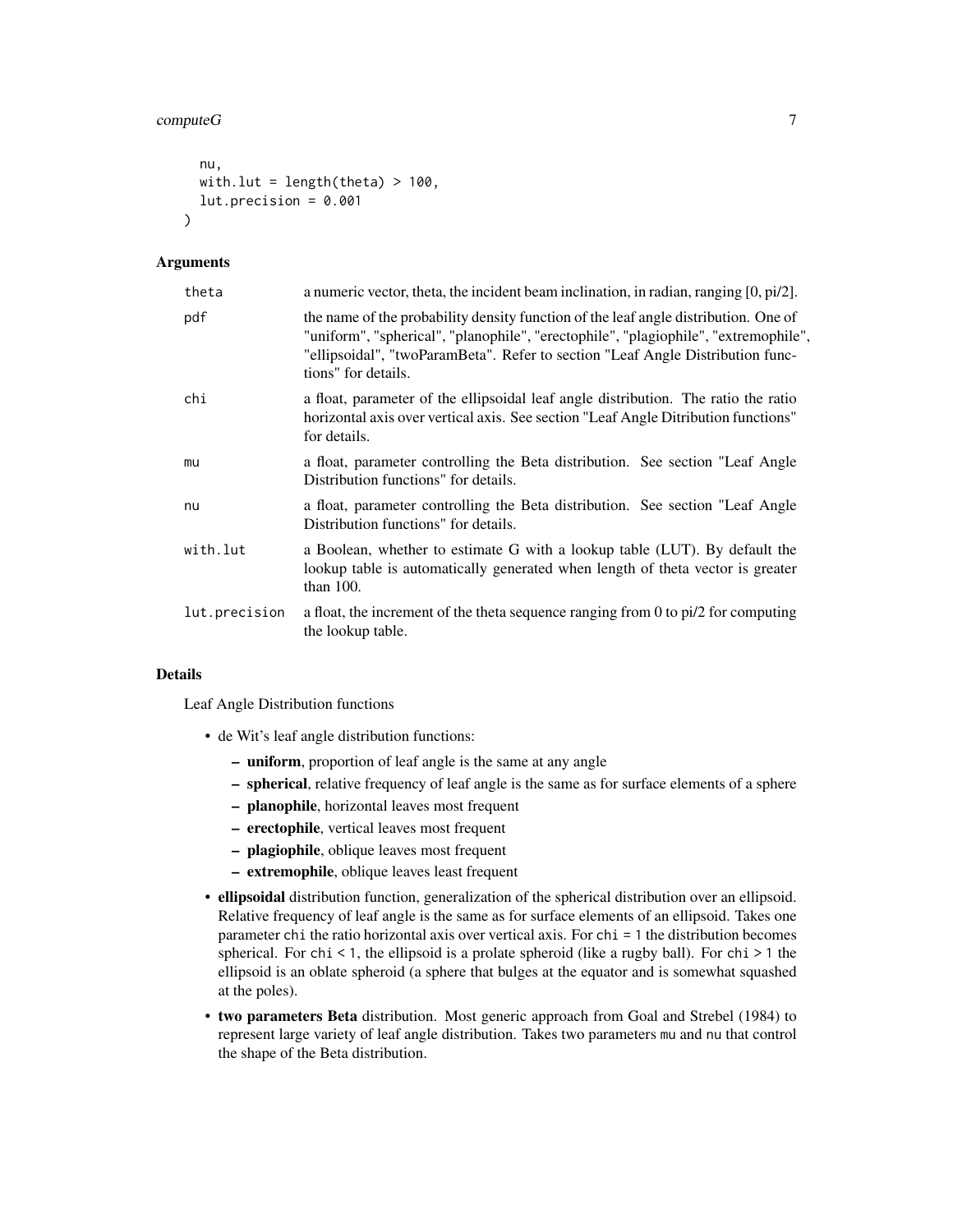#### <span id="page-7-0"></span>References

Wang, W. M., Li, Z. L., & Su, H. B. (2007). Comparison of leaf angle distribution functions: effects on extinction coefficient and fraction of sunlit foliage. Agricultural and Forest Meteorology, 143(1), 106-122.

#### See Also

[plotG\(\)](#page-24-1)

#### Examples

```
# G(theta) == 0.5 for spherical distribution
all(computeG(theta = runif(10, 0, pi/2)) == 0.5) # returns TRUE
# ellipsoidal distribution
computeG(theta = runif(10, 0, pi/2), pdf = "ellipsoidal", chi = 0.6)
```
crop *Crop voxel space*

#### Description

Crop [VoxelSpace-class](#page-28-1) object based on voxel i, j, k, index. If cropping index are missing, the function will automatically crop the voxel space by discarding outermost unsampled slices of voxels. A *slice* designates a layer with constant i (i-slice), j (j-slice) or k (k-slice). *unsampled* means that no pulse went through.

One may want to crop the voxel space on coordinates rather than grid index. To do so the voxel space must be first converted to an sf object and use the [sf::st\\_crop](#page-0-0) function.

```
vxsp <- readVoxelSpace(system.file("extdata", "tls_sample.vox", package = "AMAPVox"))
vxsp@data[, c("x", "y"):=getPosition(vxsp)[, .(x, y)]]
library(sf)
vx.sf <- sf::st_as_sf(vxsp@data, coords=c("x", "y"))
vx.sf \leq sf::st_crop(vx.sf, c(xmin = 4, ymin = 1, xmax = 5, ymax = 4))sf::st_bbox(vx.sf)
vxsp@data <- sf::st_drop_geometry(vx.sf)
```
#### Usage

 $\text{crop}(v \times sp, \text{ imin} = 0, \text{ imax} = \text{Inf}, \text{ jmin} = 0, \text{ jmax} = \text{Inf}, \text{ kmin} = 0, \text{ kmax} = \text{Inf})$ 

#### Arguments

| vxsp | a VoxelSpace-class object.                         |
|------|----------------------------------------------------|
| imin | minimum i index of cropped area (inclusive)        |
| imax | maximum i index of cropped area (inclusive)        |
| jmin | minimum <i>j</i> index of cropped area (inclusive) |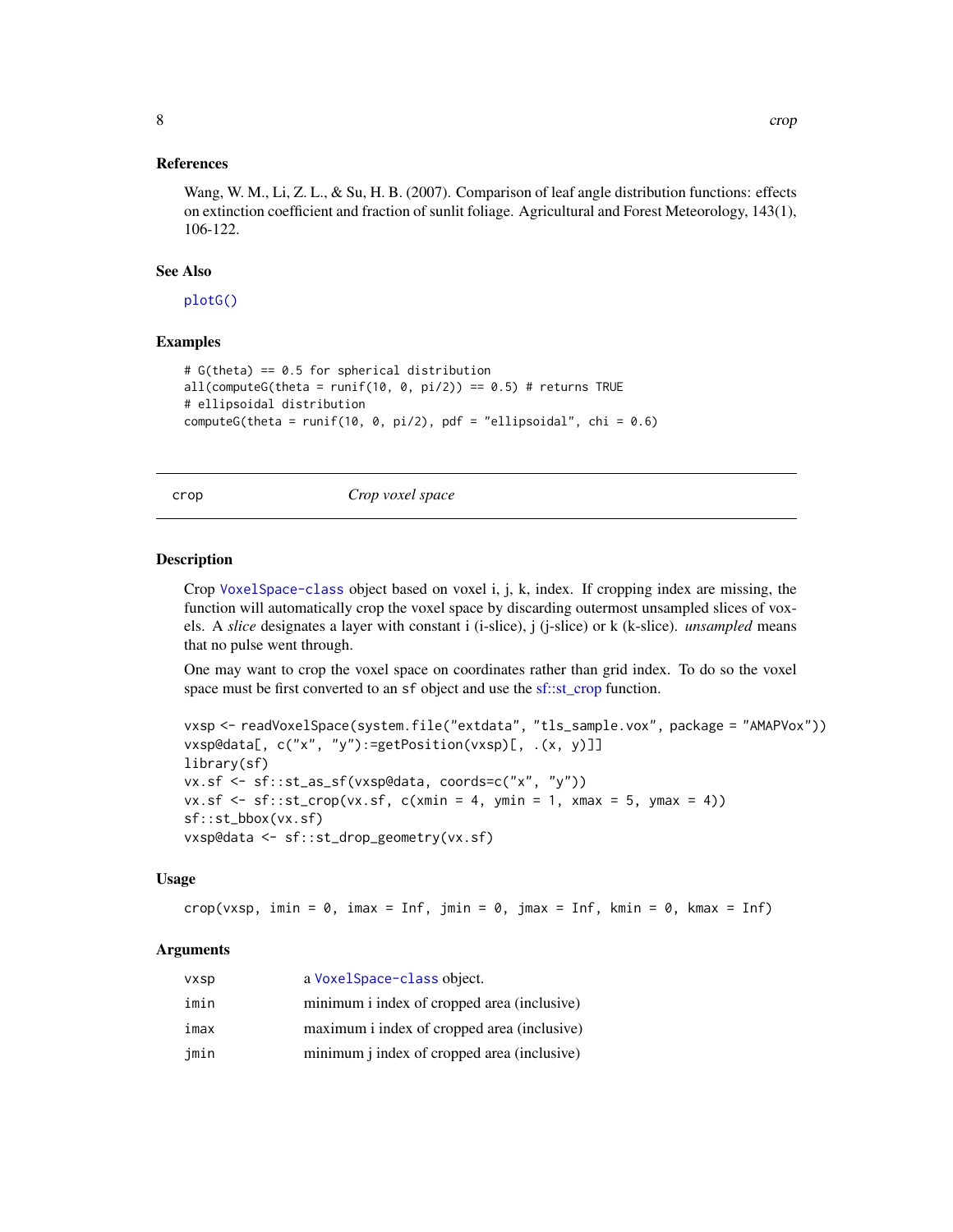#### <span id="page-8-0"></span>Extract 9

| jmax | maximum <i>j</i> index of cropped area (inclusive) |
|------|----------------------------------------------------|
| kmin | minimum k index of cropped area (inclusive)        |
| kmax | maximum k index of cropped area (inclusive)        |

#### Value

Cropped voxel space with updated i, j, k grid coordinates and updated header (min and max corner).

#### Examples

```
## Not run:
vxsp <- readVoxelSpace(system.file("extdata", "tls_sample.vox", package = "AMAPVox"))
plot(crop(vxsp, imin = 1, imax = 5))
# introduce unsampled areas in voxel space
vxsp@data[i < 3, nbSampling:= 0]
# automatic cropping
plot(crop(vxsp))
```
## End(Not run)

| Extract | <b>Extract or Replace Parts of a VoxelSpace Object</b> |  |  |  |
|---------|--------------------------------------------------------|--|--|--|
|---------|--------------------------------------------------------|--|--|--|

#### Description

Operators acting on VoxelSpace object. If user attempts

#### Usage

```
## S4 method for signature 'VoxelSpace'
x$name
## S4 method for signature 'VoxelSpace,ANY,missing'
x[[i, j, ...]]
## S4 replacement method for signature 'VoxelSpace'
x$name <- value
## S4 replacement method for signature 'VoxelSpace, ANY, missing, ANY'
x[[i, j]] <- value
## S4 replacement method for signature 'VoxelSpace'
x$name <- value
```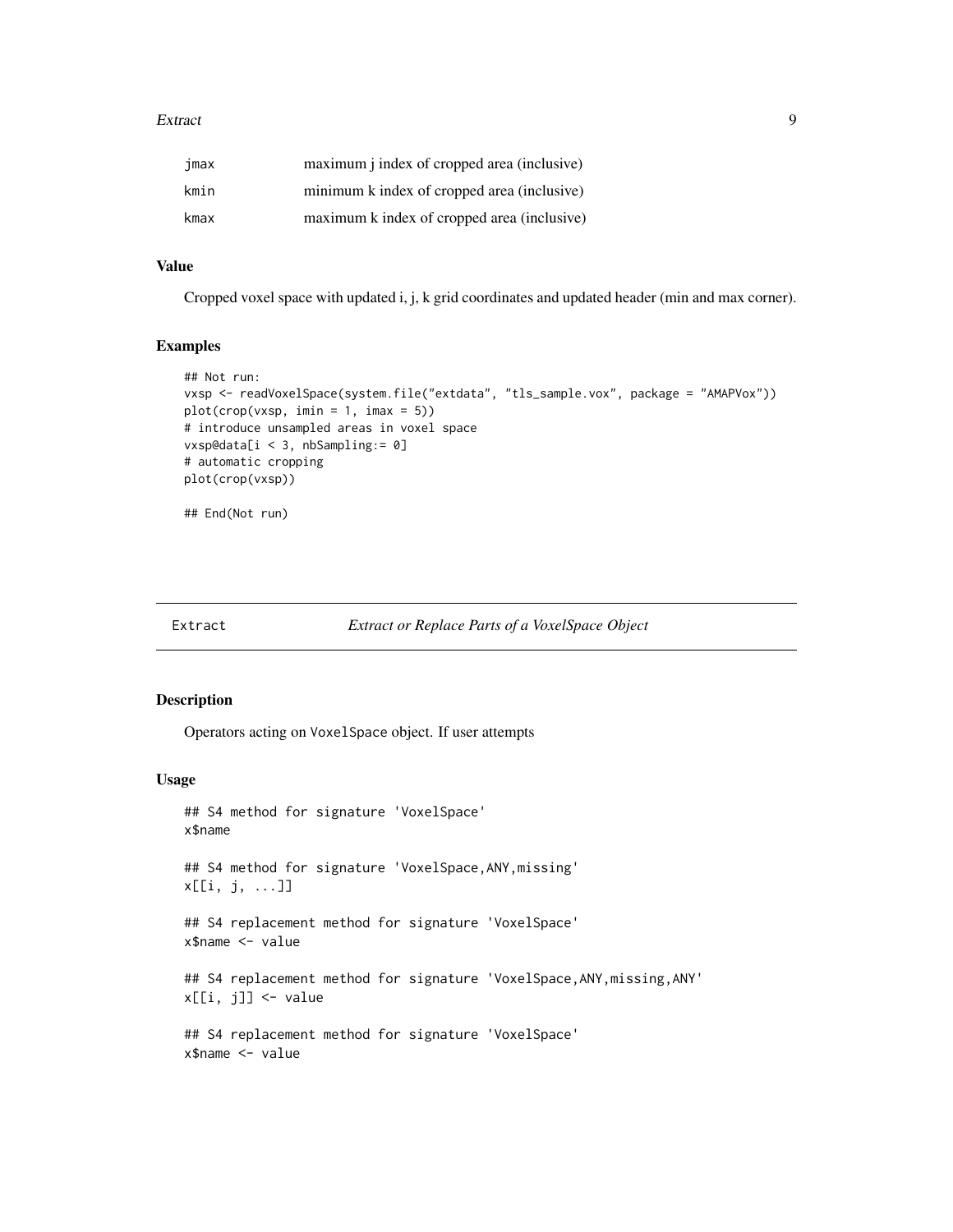#### <span id="page-9-0"></span>Arguments

| $\mathsf{x}$ | A VoxelSpace object                                              |
|--------------|------------------------------------------------------------------|
| name         | A literal character string or a name (possibly backtick quoted). |
| i            | string, name of elements to extract.                             |
| j            | Unused.                                                          |
|              | Unused.                                                          |
| value        | typically an array-like R object of a similar class as x.        |

#### Examples

```
# load a voxel file
vxsp <- readVoxelSpace(system.file("extdata", "tls_sample.vox", package = "AMAPVox"))
# extract columns or header parameters
vxsp$nbSampling
vxsp[["i"]]
vxsp[["mincorner"]]
## Not run:
# add new column
vxsp[["pad_capped"]] <- ifelse(vxsp$PadBVTotal > 0.5, 0.5, vxsp$PadBVTotal)
# update header parameter
vxsp[["max_pad"] <- 0.5
## End(Not run)
```
fillNA *Fill missing values (NA) with averaged neighboring data*

#### Description

Fill missing values of a given variable in a VoxelSpace object with averaged neighboring values.

Neighboring values are selected among voxels within a user-defined radius in meter and whose sampling rate (number of pulses that went through the voxel) is above a user-defined threshold. Distance between voxels is the euclidian distance between voxel centers. Fill-value may be capped by user-defined minimal and maximal values.

Default radius (if not defined by user) is set to largest dimension of voxel size max (getVoxelSize(vxsp)). It guarantees that default neighborhood is isotropic.

In some cases, for instance poorly sampled area, neighboring values may all be missing or discarded. A fallback value can be provided to "force fill" suche voxels. An other option is to run again the function with larger radius or lower sampling threshold.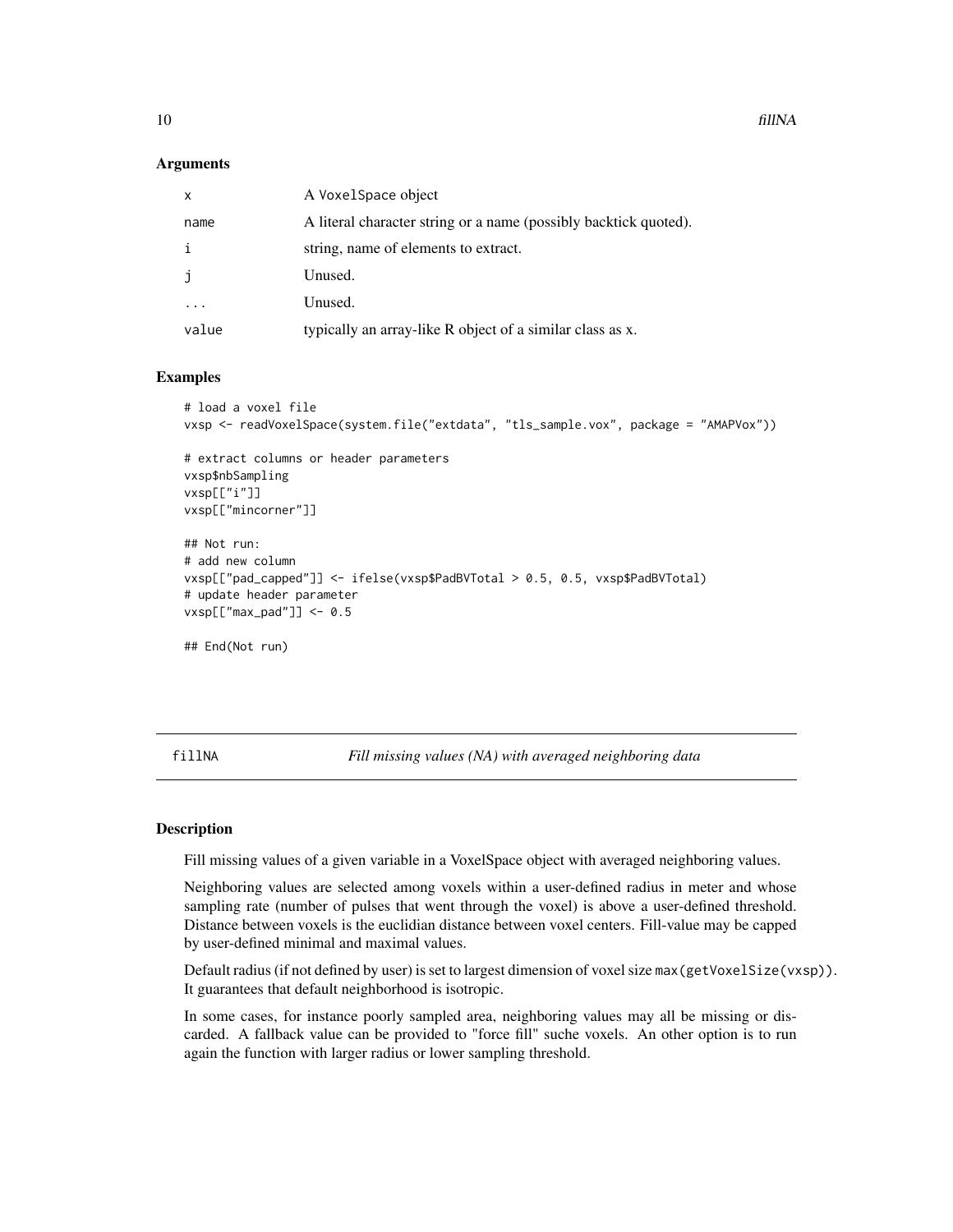#### fillNA 11

### Usage

```
fillNA(
  vxsp,
  variable.name,
  variable.min = -Inf,
  variable.max = Inf,
  variable.fallback,
  radius,
  pulse.min = 10
)
```
#### Arguments

| <b>VXSD</b>       | a Voxel Space-class object.                                                                                                                                                                                                                   |
|-------------------|-----------------------------------------------------------------------------------------------------------------------------------------------------------------------------------------------------------------------------------------------|
| variable.name     | a character, the name of a variable in the VoxelSpace                                                                                                                                                                                         |
| variable.min      | a numeric, minimal value for the fill values                                                                                                                                                                                                  |
| variable.max      | a numeric, maximal value for the fill values                                                                                                                                                                                                  |
| variable.fallback |                                                                                                                                                                                                                                               |
|                   | a numeric, optional fallback value in case no fill value can be estimated from<br>neighboring voxels.                                                                                                                                         |
| radius            | a numeric, the radius in meter that defines the neighborhood of a voxel. The<br>function looks for the voxels whose center is inside a sphere of radius radius<br>centered at current voxel center. Default is set to max(getVoxelSize(vxsp)) |
| pulse.min         | a numeric, minimal sampling intensity (i.e. number of pulses that went through<br>a voxel) to include neighboring voxel in the estimation of the averaged fill value.                                                                         |

#### Examples

```
# read voxel space
vxsp <- readVoxelSpace(system.file("extdata", "tls_sample.vox", package = "AMAPVox"))
# Randomly add some NA in PAD variable
vx <- vxsp@data
ind \leq sample(vx[PadBVTotal > 0, which = TRUE], 3)
# print initial values
vx[ind, .(i, j, k, PadBVTotal)]
vx[ind, PadBVTotal := NA]
# fill NA in PAD variable
fillNA(vxsp, "PadBVTotal", variable.max = 5)
# print filled values
vx[ind, .(i, j, k, PadBVTotal)]
```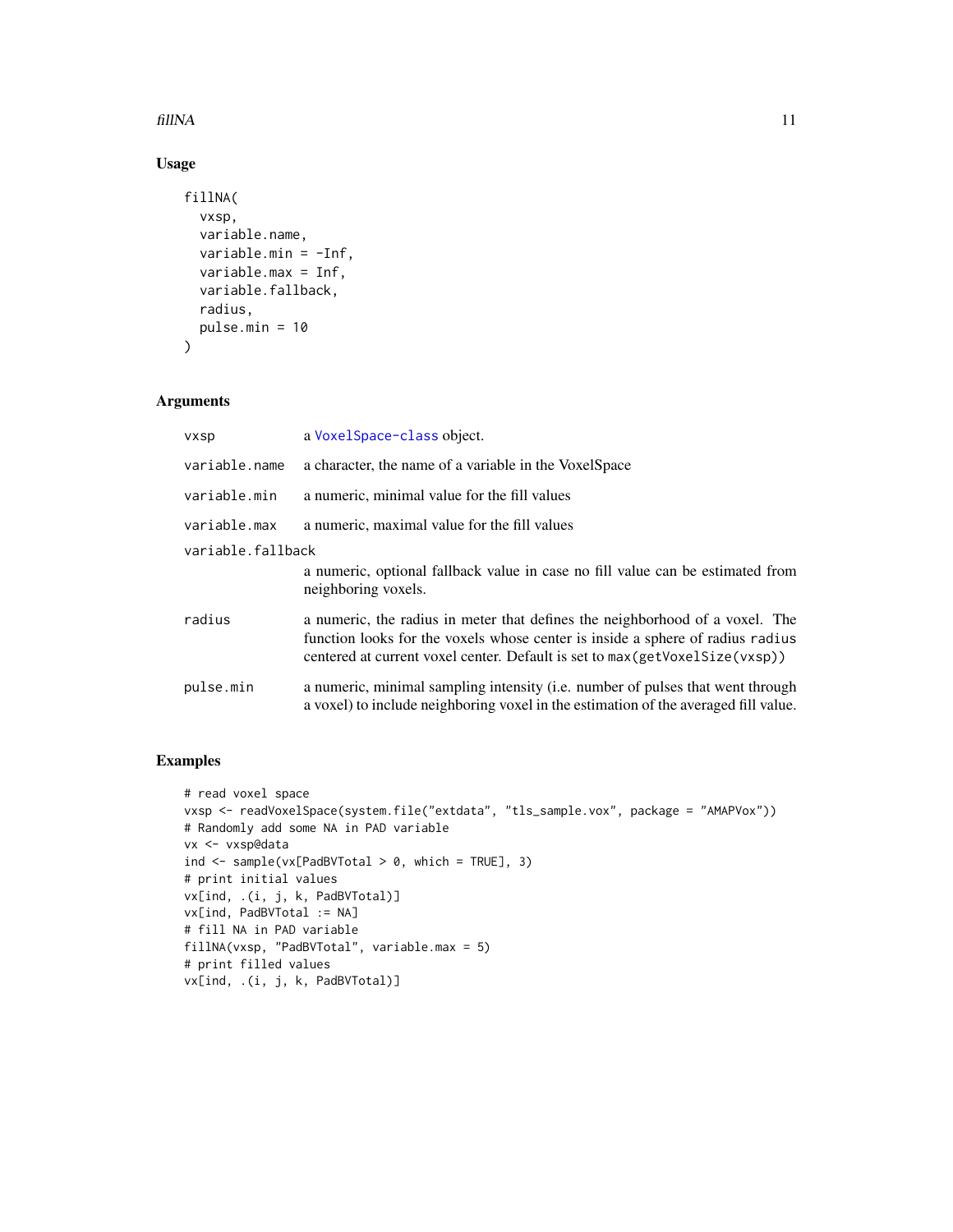<span id="page-11-1"></span><span id="page-11-0"></span>getLocalVersions *List local AMAPVox versions.*

#### Description

List AMAPVox versions already installed on your computer by the package. AMAPVox versions are installed in the user-specific data directory, as specified by [user\\_data\\_dir](#page-0-0).

#### Usage

```
getLocalVersions()
```
#### Value

a data.frame with 2 variables: \$version that stores the version number and \$path the local path of the AMAPVox directory.

#### See Also

[getRemoteVersions](#page-14-1), [user\\_data\\_dir](#page-0-0)

getMaxCorner *Gets the x, y, z coordinates of the voxel space top right corner.*

#### Description

Gets the x, y, z coordinates of the voxel space top right corner.

#### Usage

getMaxCorner(vxsp)

## S4 method for signature 'VoxelSpace' getMaxCorner(vxsp)

#### Arguments

vxsp the [VoxelSpace-class](#page-28-1) object.

#### Value

the x, y, z coordinates of the voxel space top right corner, as a numerical vector.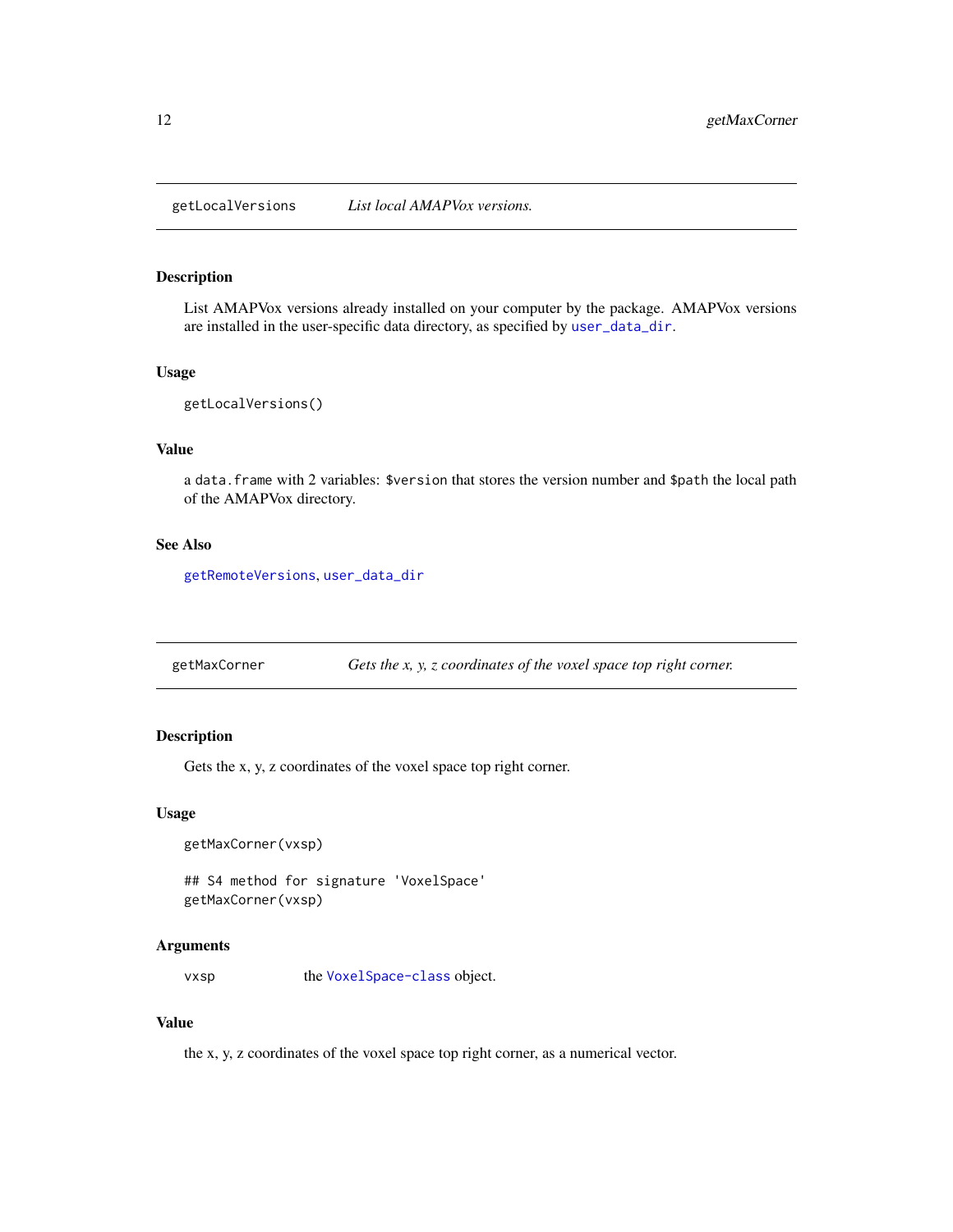#### <span id="page-12-0"></span>getMinCorner 13

#### Examples

```
# load a voxel file
vxsp <- readVoxelSpace(system.file("extdata", "tls_sample.vox", package = "AMAPVox"))
# retrieve 'max_corner' parameter
getMaxCorner(vxsp)
```

| getMinCorner | Gets the x, y, z coordinates of the voxel space bottom left corner. |  |  |
|--------------|---------------------------------------------------------------------|--|--|
|              |                                                                     |  |  |

#### Description

Gets the x, y, z coordinates of the voxel space bottom left corner.

#### Usage

```
getMinCorner(vxsp)
```

```
## S4 method for signature 'VoxelSpace'
getMinCorner(vxsp)
```
#### Arguments

vxsp the [VoxelSpace-class](#page-28-1) object.

#### Value

the x, y, z coordinates of the voxel space bottom left corner, as a numerical vector.

#### Examples

```
# load a voxel file
vxsp <- readVoxelSpace(system.file("extdata", "tls_sample.vox", package = "AMAPVox"))
# retrieve 'min_corner' parameter
getMinCorner(vxsp)
```
getParameter *Gets a parameter from the VoxelSpace header.*

#### Description

Gets a parameter from the VoxelSpace header.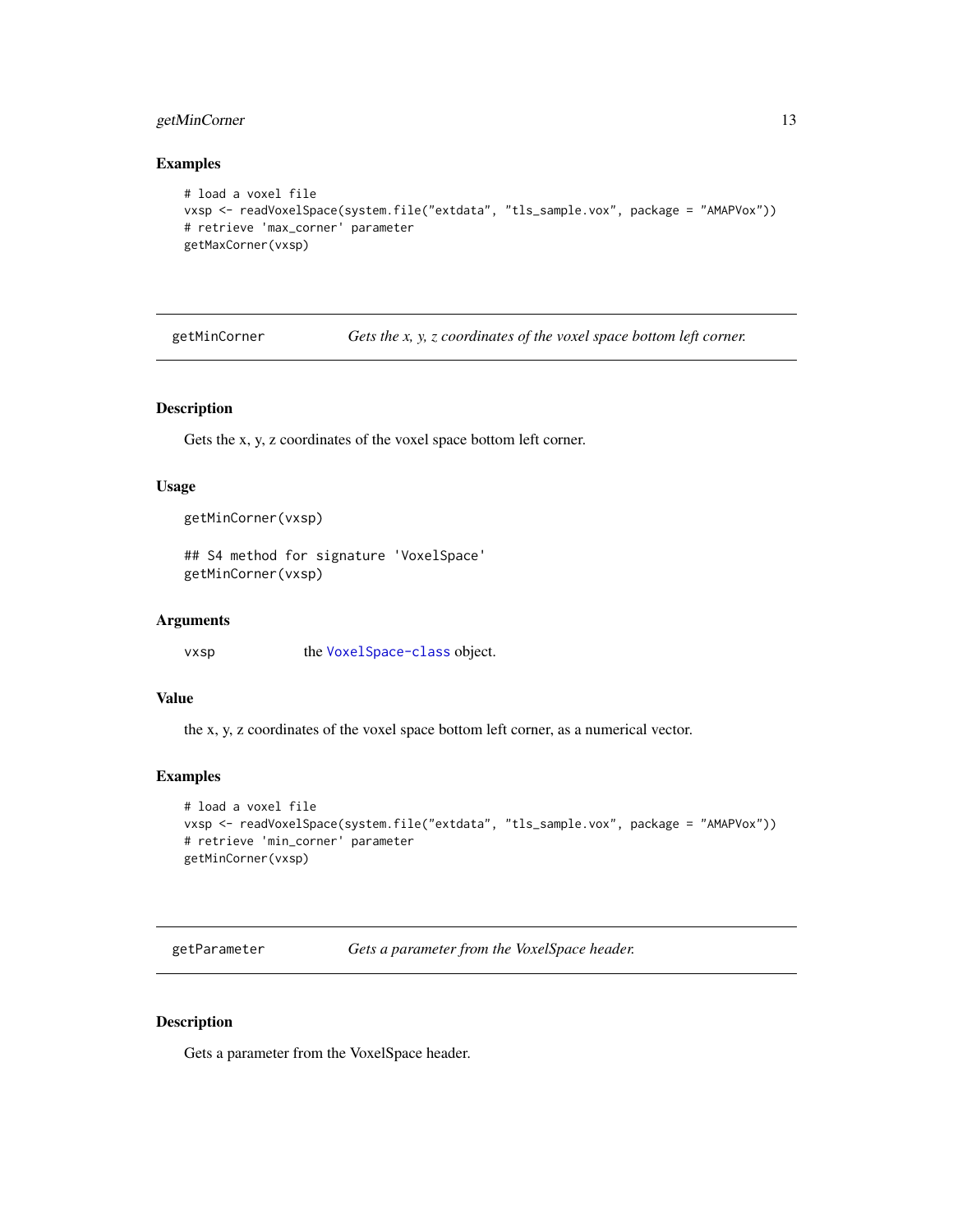#### Usage

```
getParameter(vxsp, what)
```
## S4 method for signature 'VoxelSpace,character' getParameter(vxsp, what)

```
## S4 method for signature 'VoxelSpace,missing'
getParameter(vxsp, what)
```
#### Arguments

| vxsp | the VoxelSpace-class object                                   |
|------|---------------------------------------------------------------|
| what | the name of the parameter. If missing returns all parameters. |

#### Value

the parameter as a character

#### See Also

[VoxelSpace-class](#page-28-1);

#### Examples

```
# load a voxel file
vxsp <- readVoxelSpace(system.file("extdata", "tls_sample.vox", package = "AMAPVox"))
# show parameters name
names(getParameter(vxsp))
# retrieve 'mincorner' parameter
getParameter(vxsp, "mincorner")
# all parameters
getParameter(vxsp)
```
getPosition *Gets the x, y, z coordinates of a given voxel.*

#### Description

Gets the x, y, z coordinates of the voxel center. If the voxel parameter is missing, it returns the positions of all the voxels in the voxel space.

#### Usage

```
getPosition(vxsp, vx)
```

```
## S4 method for signature 'VoxelSpace,vector'
getPosition(vxsp, vx)
```
<span id="page-13-0"></span>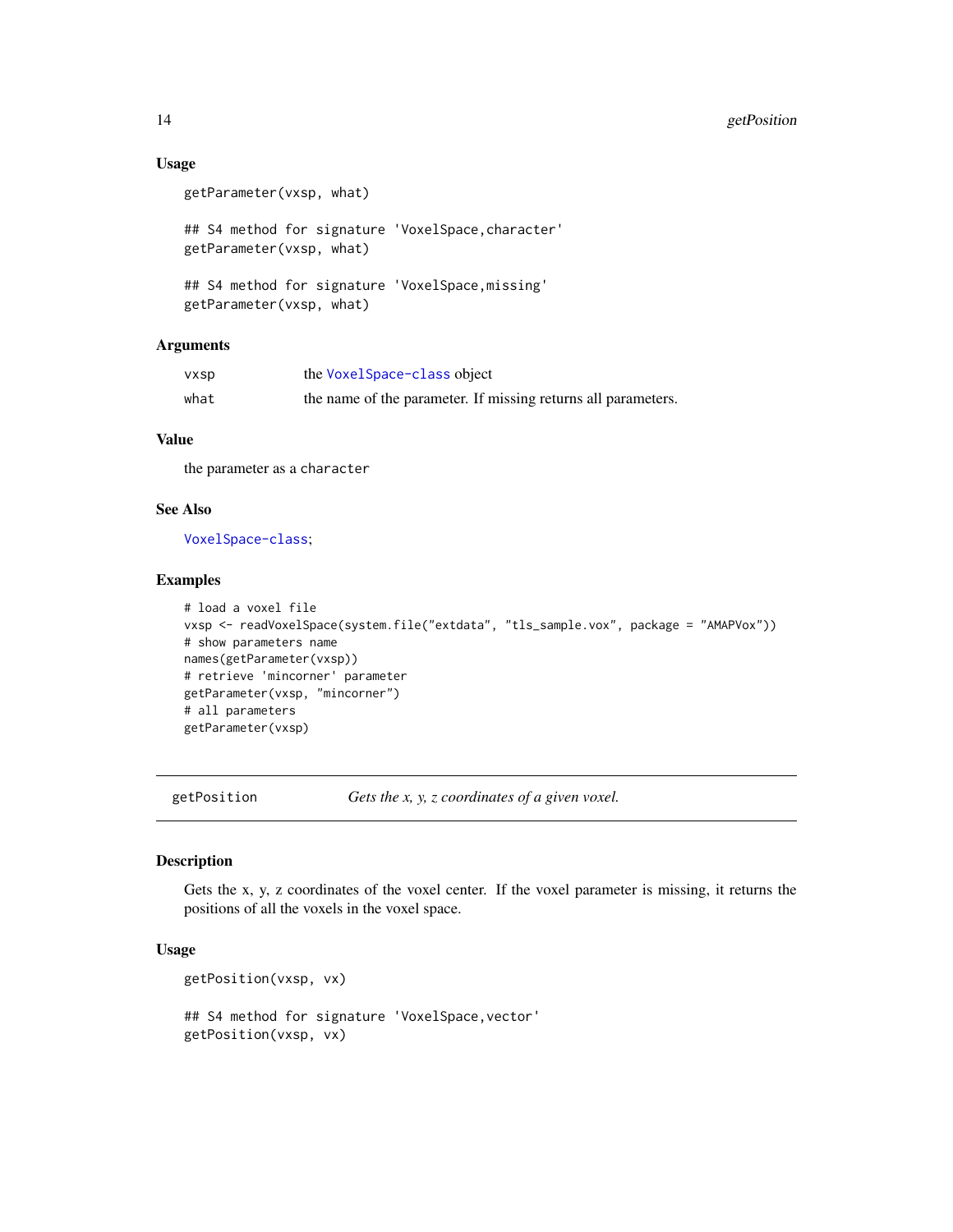#### <span id="page-14-0"></span>getRemoteVersions 15

## S4 method for signature 'VoxelSpace,matrix' getPosition(vxsp, vx) ## S4 method for signature 'VoxelSpace,data.table' getPosition(vxsp, vx) ## S4 method for signature 'VoxelSpace,missing' getPosition(vxsp, vx)

#### Arguments

| vxsp | a VoxelSpace-class object.                                                               |
|------|------------------------------------------------------------------------------------------|
| VX.  | $(i, j, k)$ voxel coordinates as a data table::data table with i, j, k columns, a vector |
|      | $(i, j, k)$ or a matrix with i, j, k columns.                                            |

#### Value

the x, y, z coordinates of the voxel center.

#### Examples

```
# load a voxel file
vxsp <- readVoxelSpace(system.file("extdata", "tls_sample.vox", package = "AMAPVox"))
# get position of voxel(i=0, j=0, k=0)
getPosition(vxsp, c(0, 0, 0))
# get position of voxels 1 to 10 in the data.table
getPosition(vxsp, vxsp@data[1:10,])
# get positions of every voxel
getPosition(vxsp)
```
<span id="page-14-1"></span>getRemoteVersions *List remote AMAPVox versions.*

#### Description

List AMAPVox versions available for download from page [https://amap-dev.cirad.fr/project](https://amap-dev.cirad.fr/projects/amapvox/files)s/ [amapvox/files](https://amap-dev.cirad.fr/projects/amapvox/files)

#### Usage

```
getRemoteVersions()
```
#### Value

a data.frame with 2 variables: \$version that stores the version number and \$url the URL of the associated ZIP file.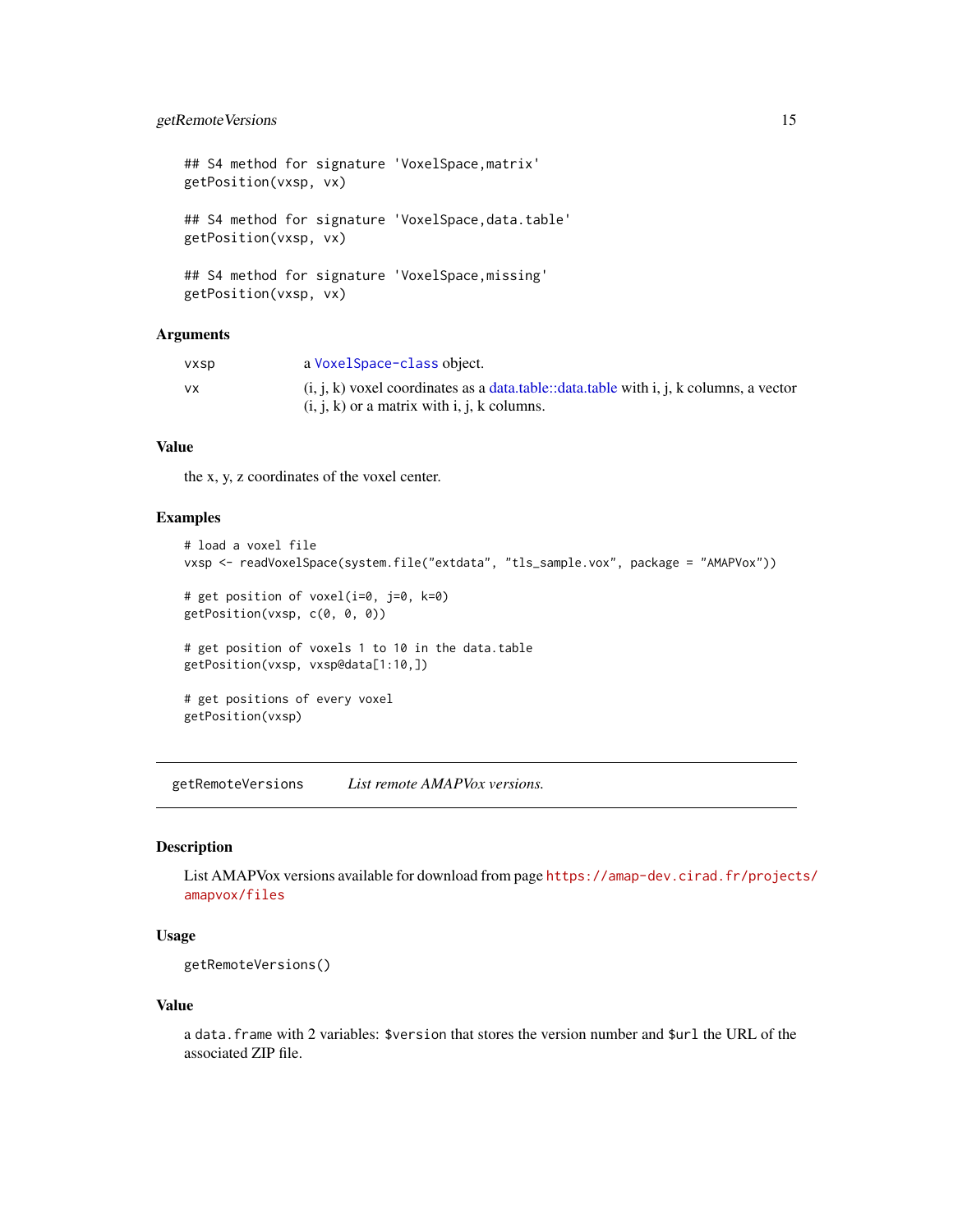<span id="page-15-0"></span>16 ground ground the set of the set of the set of the set of the set of the set of the set of the set of the set of the set of the set of the set of the set of the set of the set of the set of the set of the set of the set

#### See Also

[getLocalVersions](#page-11-1)

getVoxelSize *Gets the elemental size of a voxel (dx, dy, dz) in meter.*

#### Description

Gets the elemental size of a voxel (dx, dy, dz) in meter.

#### Usage

getVoxelSize(vxsp)

## S4 method for signature 'VoxelSpace' getVoxelSize(vxsp)

#### Arguments

vxsp the [VoxelSpace-class](#page-28-1) object.

#### Value

the size of the voxel in meter, as a numerical vector.

#### Examples

```
# load a voxel file
vxsp <- readVoxelSpace(system.file("extdata", "tls_sample.vox", package = "AMAPVox"))
# retrieve voxel size
getVoxelSize(vxsp)
```
<span id="page-15-1"></span>ground *Extract ground from voxel space.*

#### Description

Extract ground layer from [VoxelSpace-class](#page-28-1) object.

#### Ground layer:

The ground layer is the set of voxels that are just above ground level. The bottom facet of the voxel must be above ground ground\_distance(voxel\_center) >= dz/2 with dz the voxel size on z axis. Ground layer may be missing (the function returns an empty data.table) or incomplete (the function returns a data.table with nrow(ground(vxsp)) < prod(dim(vxsp)[1:2])) for some voxel space.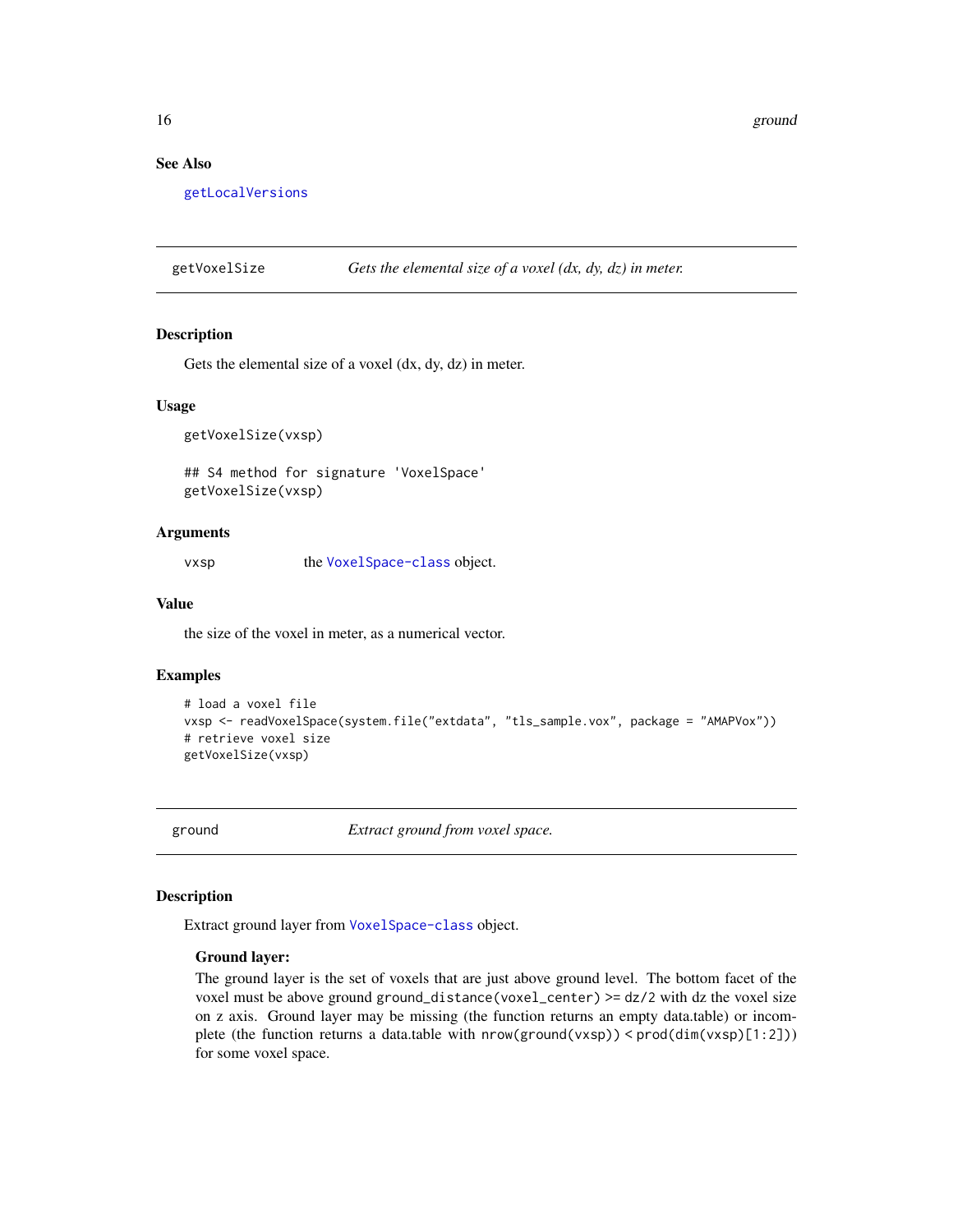#### <span id="page-16-0"></span>ground that the set of the set of the set of the set of the set of the set of the set of the set of the set of the set of the set of the set of the set of the set of the set of the set of the set of the set of the set of t

#### Above/below ground:

Function aboveGround returns voxel index above ground layer (included). Function belowGround returns voxel index below ground layer (excluded).

#### Ground energy:

Function groundEnergy estimates fraction of light reaching the ground. It is computed as the ratio of entering beam section on potential beam section (beams that would have crossed a voxel if there were no vegetation in the scene). It requires variables *bsEntering* and *bsPotential*.

#### Ground elevation:

Function groundElevation returns the elevation of the ground layer. It is provided as a check function, to make sure that AMAPVox *digital elevation model* is consistent with the one provided in input.

#### Usage

```
ground(vxsp)
```
belowGround(vxsp)

aboveGround(vxsp)

groundEnergy(vxsp)

groundElevation(vxsp)

#### Arguments

vxsp a [VoxelSpace-class](#page-28-1) object.

#### Value

[data.table::data.table](#page-0-0) object with voxel index either below ground, ground level or above ground.

#### Examples

```
vxsp <- readVoxelSpace(system.file("extdata", "tls_sample.vox", package = "AMAPVox"))
gr <- ground(vxsp)
ag <- aboveGround(vxsp)
bg <- belowGround(vxsp) # empty in test case
# ground layer included in above ground subset
all(ag[gr, on=list(i, j, k)] == gr) # TRUE expectedvxsp@data[ag, on=list(i, j, k)]
```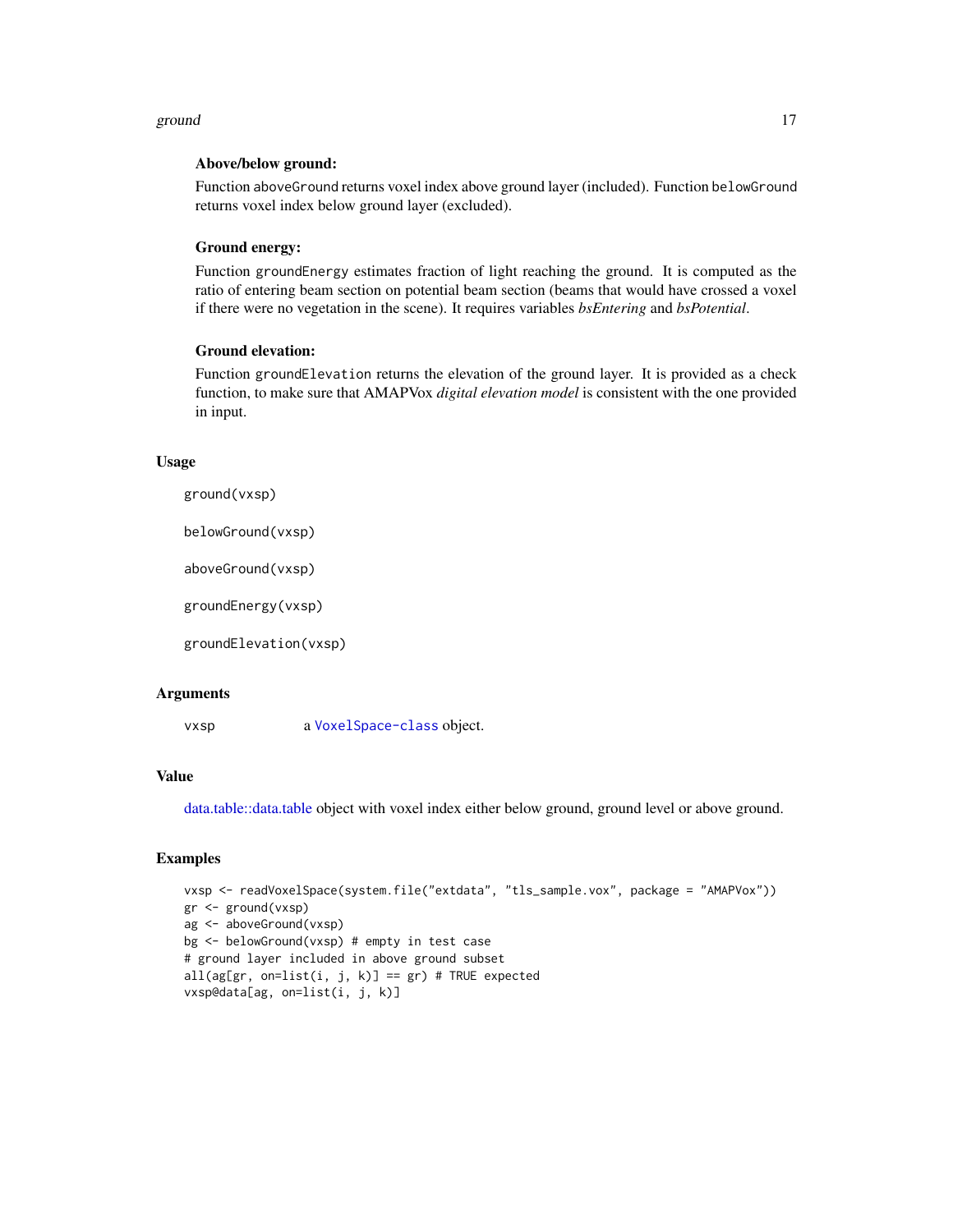#### <span id="page-17-1"></span><span id="page-17-0"></span>Description

Run AMAPVox Graphical User Interface (GUI). The function embeds a version manager for installing locally any version available remotely. AMAPVox GUI relies on Java 1.8 64-Bit and JavaFX. See detailed section below.

#### Usage

```
gui(
  version = "latest",
  check.update = TRUE,java = "java",
  jvm.options = "-Xms2048m",
  stdout = ")
```
#### Arguments

| version.      | either "latest" or a valid version number major.minor(.build) if version="latest"<br>and check, update=FALSE or no internet connection it runs latest local version. |
|---------------|----------------------------------------------------------------------------------------------------------------------------------------------------------------------|
| check.update, | check for newer version online and install it.                                                                                                                       |
| java          | Path to the java executable. Default 'java' value assumes that java is correctly<br>defined on the \$PATH variable.                                                  |
| jvm.options   | JVM (Java Virtual Machine) options. By default it allocates 2Go of heap mem-<br>ory to AMAPVox.                                                                      |
| stdout        | where output to both stdout/stderr should be sent. Same as stdout & stderr op-<br>tions from function system2.                                                       |

#### Java 1.8 64-Bit with JavaFX

AMAPVox GUI relies on Java 1.8 64-Bit and JavaFX. In practice it requires either [Java 1.8 64-Bit](https://java.com/download/) [Oracle](https://java.com/download/) or [Java 1.8 64-Bit Corretto.](https://aws.amazon.com/fr/corretto/) OpenJDK 8 will not work since JavaFX is not included. You may check beforehand if java is installed on your system and which version.

system2("java", args = "-version")

If AMAPVox::gui keeps throwing errors after you have installed suitable Java 1.8 64-Bit, it means that Java 1.8 may not be properly detected by your system. In such case you may have to check and set the JAVA\_HOME environment variable.

```
Sys.getenv("JAVA_HOME")
Sys.setenv(JAVA_HOME="path/to/java/1.8/bin")
system2("java", args = "-version")
```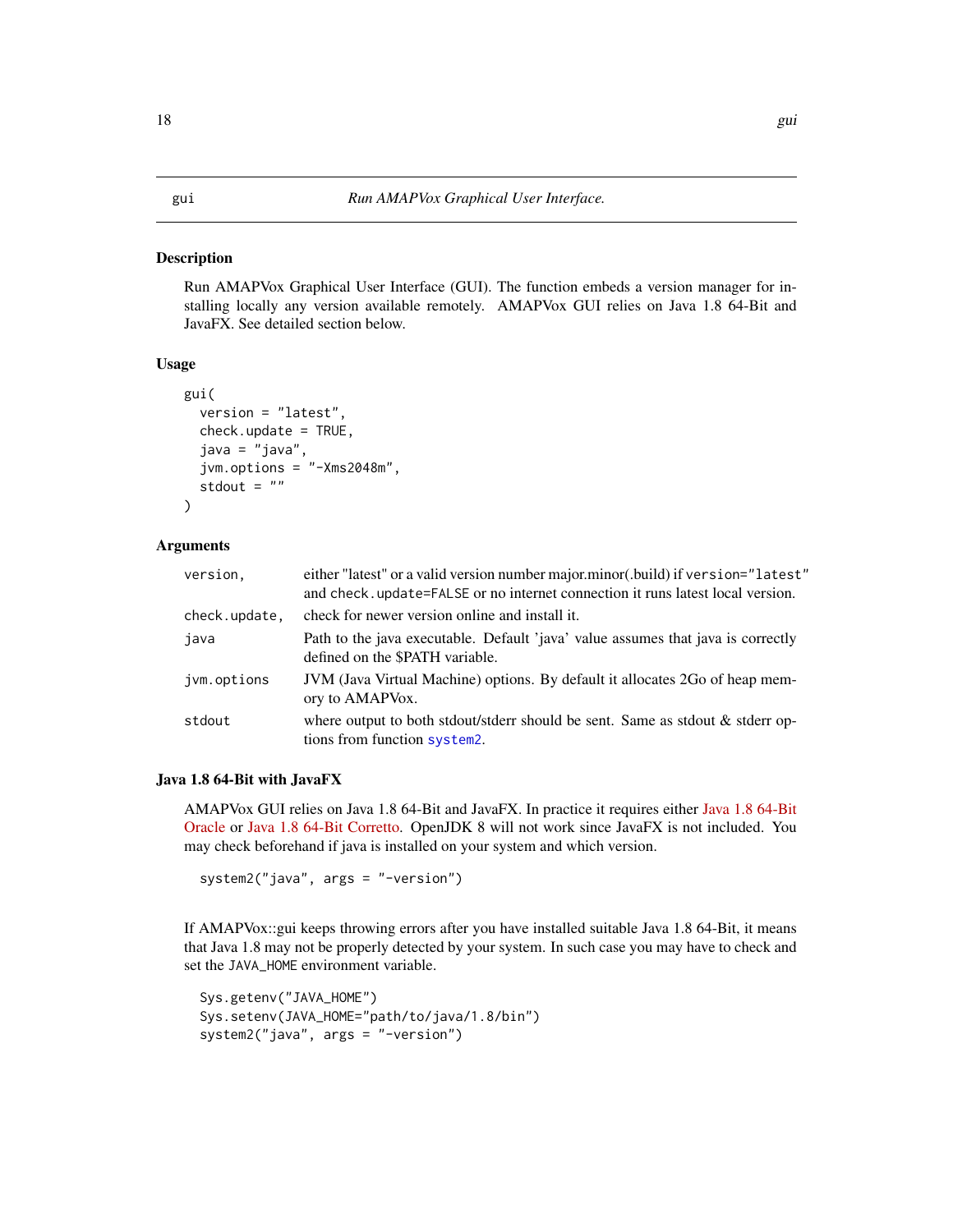#### <span id="page-18-0"></span>installVersion 19

As a last resort you may change the java parameter of this function and set the full path to Java 1.8 binary.

```
AMAPVox::gui(java = "/path/to/java/1.8/bin/java")
```
#### See Also

[getLocalVersions](#page-11-1), [getRemoteVersions](#page-14-1), [installVersion](#page-18-1), [removeVersion](#page-25-1)

#### Examples

```
## Not run:
# install and run latest AMAPVox version
AMAPVox::gui()
# install and run version 1.6.4 for instance
AMAPVox::gui(version="1.6.4", check.update = FALSE)
```
## End(Not run)

<span id="page-18-1"></span>installVersion *Install specific AMAPVox version on local computer.*

#### Description

Install specific AMAPVox version on your computer. AMAPVox versions are installed in the userspecific data directory, as specified by [user\\_data\\_dir](#page-0-0). You should not worry to call directly the install function since local installations are automatically handled by the version manager when you launch AMAPVox GUI with [gui](#page-17-1) function.

#### Usage

```
installVersion(version, overwrite = FALSE)
```
#### Arguments

| version.   | a valid and existing AMAPVox remote version number (major.minor.build) |
|------------|------------------------------------------------------------------------|
| overwrite, | whether existing local installation should be re-installed.            |

#### Value

the path of the AMAPVox installation directory.

#### See Also

[getLocalVersions](#page-11-1), [getRemoteVersions](#page-14-1), [removeVersion](#page-25-1) [user\\_data\\_dir](#page-0-0)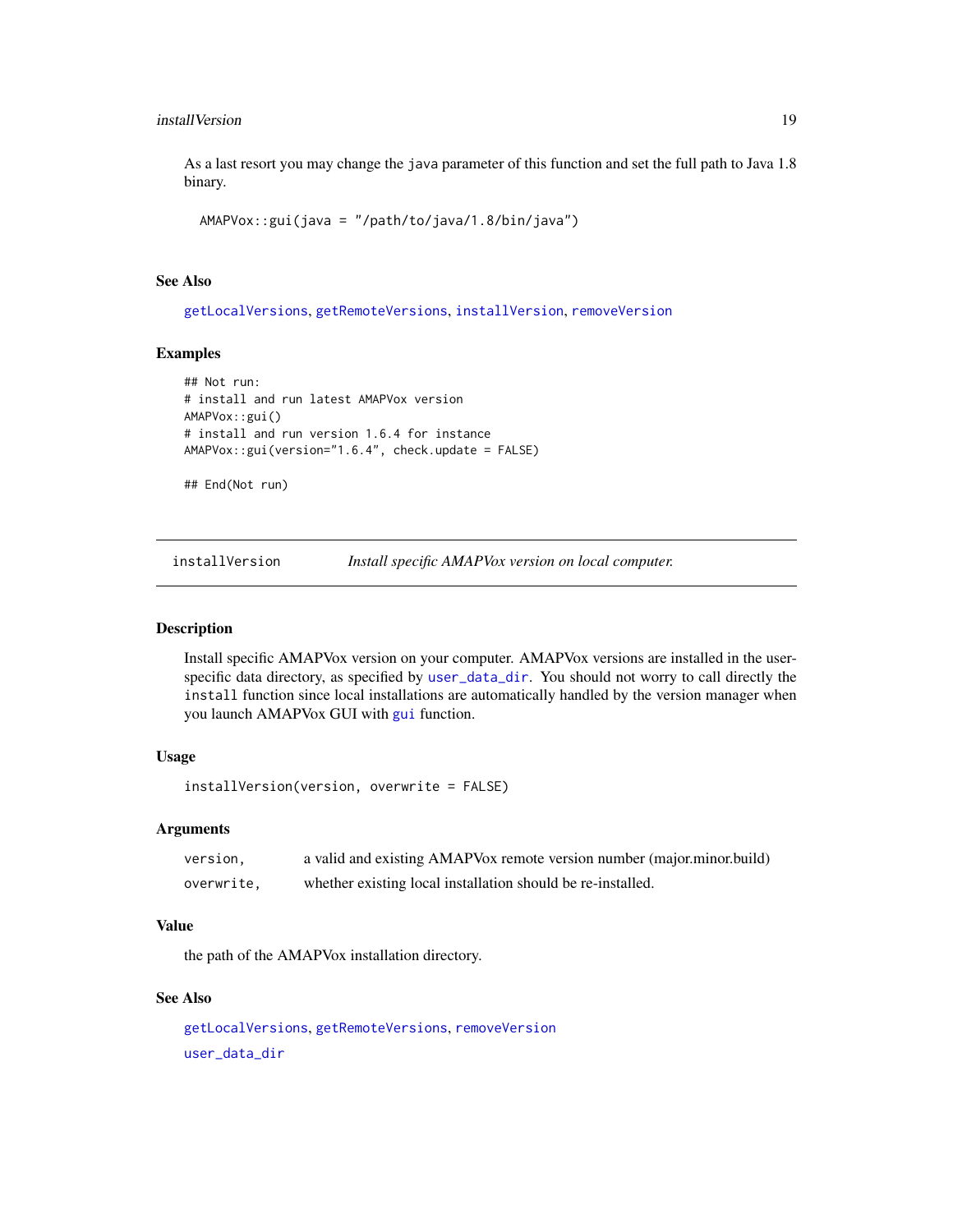#### Examples

```
## Not run:
# install latest version
installVersion(tail(getRemoteVersions()$version, 1))
```
merge.VoxelSpace *Merge two voxel spaces*

#### Description

Merge of two [VoxelSpace-class](#page-28-1) object. Voxel spaces must have same sptial extension and resolution, and some shared column names.

#### Merging modes:

## End(Not run)

Variables i,j,k & ground\_distance are merged.

Variables nbEchos,nbSampling,lgTotal,bsEntering,bsIntercepted,bsPotential,weightedEffectiveFreepathL & weightedFreepathLength are summed-up.

Variables sdLength, angleMean and distLaser are weighted means with nbSampling (the number of pulses) as weights.

Attenuation FPL variables (attenuation\_FPL\_biasedMLE,attenuation\_FPL\_biasCorrection,attenuation\_FPL\_unl & lMeanTotal are calculated analytically.

Transmittance and attenuation variables (except the FPL attenuation variables listed above) are weighted means with bsEntering as weights.

Any other variables will not be merged. In particular PAD variables are not merged and should be recalculated with [plantAreaDensity](#page-20-1) on the merged voxel space. E.g: vxsp <-plantAreaDensity(merge(vxsp1,vxsp2))

#### Merging multiple voxel spaces:

Merging several voxel spaces works as follow : vxsp1 and vxsp2 merged into vxsp12. vxsp12 & vxsp3 merged into vxsp123, etc. THe process can be syntethized with the [base::Reduce](#page-0-0) function.

vxsp <- Reduce(merge, list(vxsp1, vxsp2, vxsp3))

#### Usage

```
## S3 method for class 'VoxelSpace'
merge(x, y, \ldots)
```
#### Arguments

| x, y     | VoxelSpace-class objects to be merged. |
|----------|----------------------------------------|
| $\cdots$ | Not used                               |

#### Value

A merged [VoxelSpace-class](#page-28-1) object.

<span id="page-19-0"></span>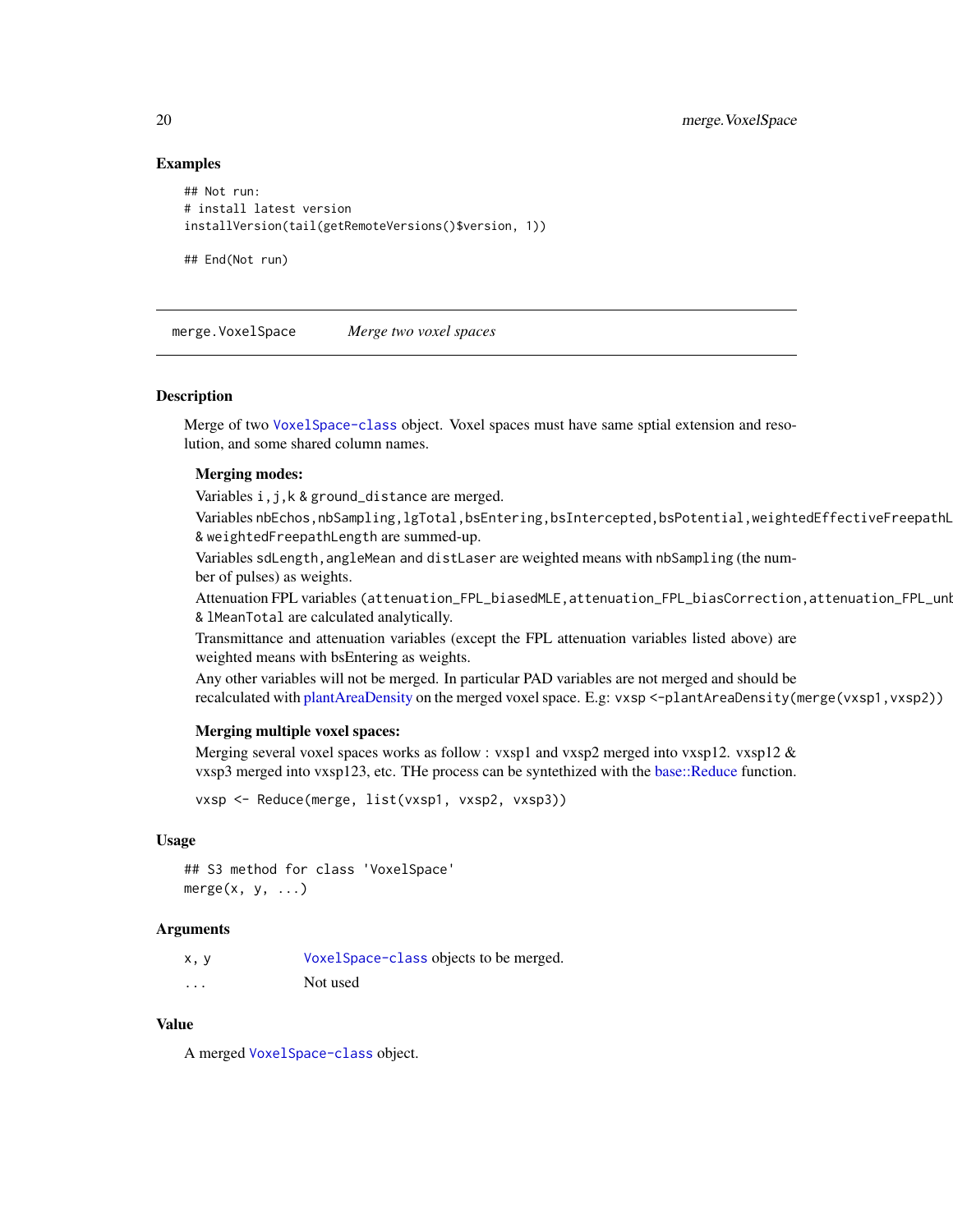#### <span id="page-20-0"></span>plantAreaDensity 21

#### Examples

```
# merge same voxel space to confirm merging behavior
vxsp1 <- readVoxelSpace(system.file("extdata", "tls_sample.vox", package = "AMAPVox"))
vxsp2 <- readVoxelSpace(system.file("extdata", "tls_sample.vox", package = "AMAPVox"))
vxsp <- merge(vxsp1, vxsp2)
all(vxsp$nbSampling == vxsp1$nbSampling + vxsp2$nbSampling)
# with PAD
vxsp <- plantAreaDensity(merge(vxsp1, vxsp2), pulse.min = 1)
all((vxsp$pad_transmittance - vxsp1$PadBVTotal) < 1e-7) # equal at float precision
```
<span id="page-20-1"></span>plantAreaDensity *Plant Area Density (PAD)*

#### Description

Computes Plant Area Density either from transmittance or attenuation coefficient estimates. Details of calculation and underlying assumptions can be found online at doi: [10.23708/1AJNMP.](https://doi.org/10.23708/1AJNMP) PAD is defind as the plant area per unit volume ( PAD plant area / voxel volume =  $m^2 / m^3$ ).

#### Usage

```
plantAreaDensity(
  vxsp,
  lad = "spherical",
  angle.name = "angleMean",
  variable.name = c("transmittance", "attenuation_FPL_unbiasedMLE",
    "attenuation_PPL_MLE"),
  pad.max = 5,
  pulse.min = 5,
  ...
\lambda
```
#### Arguments

| <b>vxsp</b>   | a VoxelSpace-class object.                                                                                                                                                         |
|---------------|------------------------------------------------------------------------------------------------------------------------------------------------------------------------------------|
| lad           | the name of the probability density function of the leaf angle distribution. One<br>of AMAPVox:::leafAngleDistribution.                                                            |
| angle.name    | the name of the mean angle variable in the VoxelSpace object.                                                                                                                      |
| variable.name | the name of the transmittance/attenuation variables in the VoxelSpace object.<br>Transmittance variables are expected to start with "tra" and attenuation variables<br>with "att". |
| pad.max       | a float, the maximal PAD value                                                                                                                                                     |
| pulse.min     | an integer, the minimal number of pulses in a voxel for computing the PAD.<br>PAD set to NA otherwise.                                                                             |
| $\ddotsc$     | additional parameters which will be passed to the leaf angle distribution func-<br>tions. Details in computeG.                                                                     |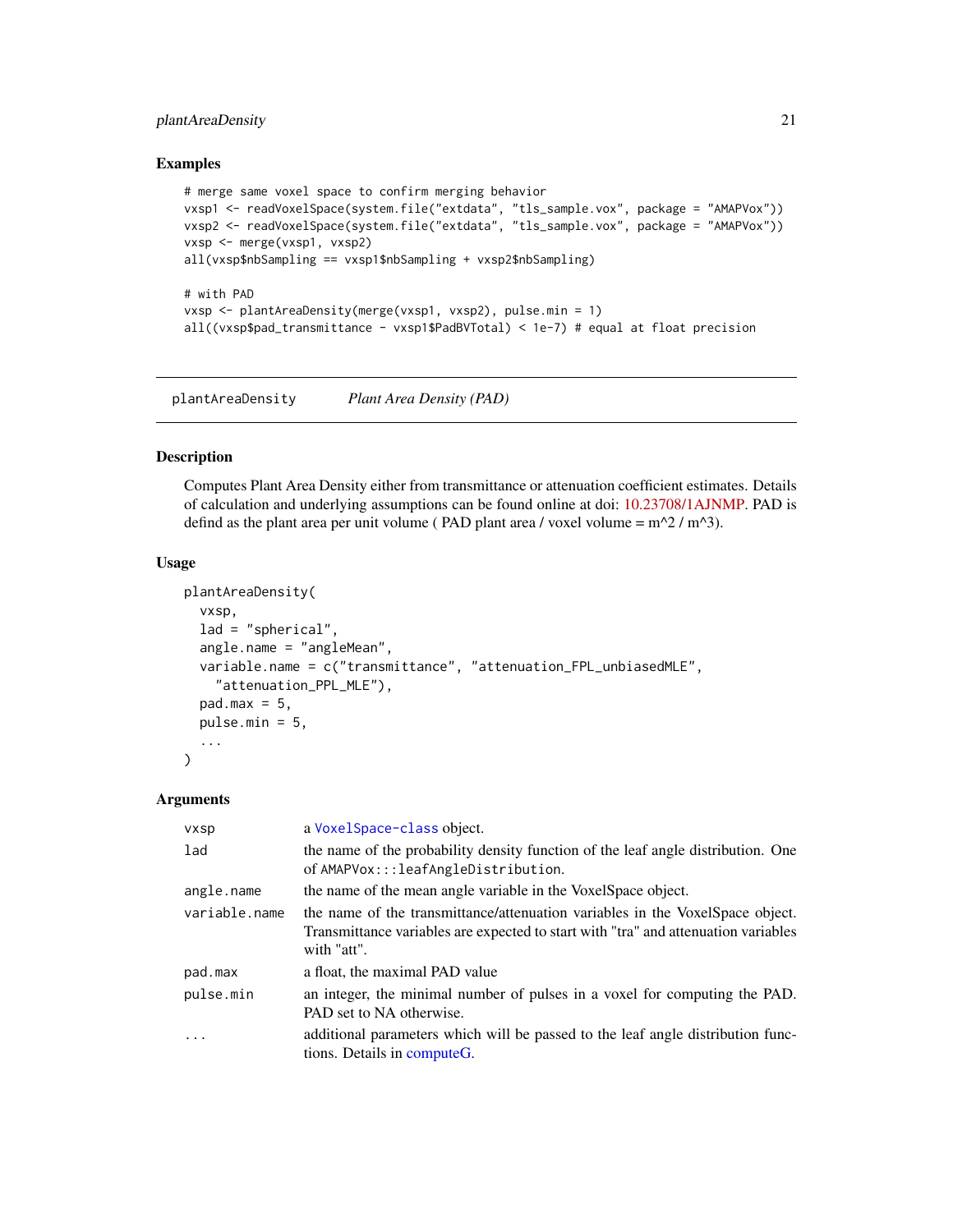<span id="page-21-0"></span>A voxel space object with the requested PAD variables.

#### References

VINCENT, Gregoire; PIMONT, François; VERLEY, Philippe, 2021, "A note on PAD/LAD estimators implemented in AMAPVox 1.7", doi: [10.23708/1AJNMP,](https://doi.org/10.23708/1AJNMP) DataSuds, V1

#### See Also

[computeG](#page-5-1)

plantAreaIndex *Plant Area Index (PAI)*

#### Description

Computes Plant Area Index (PAI) from Plant Area Density (PAD). PAI is defined as the plant area per unit ground surface area (PAI = plant area / ground area =  $m^2 / m^2$ ).

The function can estimate PAI on the whole voxel space or any region of interest (parameter vx subset of voxels). It can compute PAI from several perspectives : either an averaged PAI value, a two-dimensions (i, j) PAI array or vertical profiles either above ground or below canopy.

#### Usage

```
plantAreaIndex(
  vxsp,
  vx,
  type = c("av", "ag", "bc", "xy"),
  pattern.pad = "^pad_*"\mathcal{E}
```
#### Arguments

| <b>VXSD</b> | a Voxel Space-class object.                                                                                                                                                                      |  |
|-------------|--------------------------------------------------------------------------------------------------------------------------------------------------------------------------------------------------|--|
| VX.         | a subset of voxel index. A data table with i, j, k columns. Missing parameter<br>means whole voxel space.                                                                                        |  |
| type        | a character vector, the type of PAI profile.                                                                                                                                                     |  |
|             | • "av" Averaged value on every voxel<br>• "ag" Above ground vertical profile<br>• "bc" Below canopy vertical profile<br>• "xy" Spatial profile                                                   |  |
| pattern.pad | character string containing a regular expression to be matched in the voxel space<br>variable names, for selecting PAD variables. Typing the name of a specific PAD<br>variable works just fine. |  |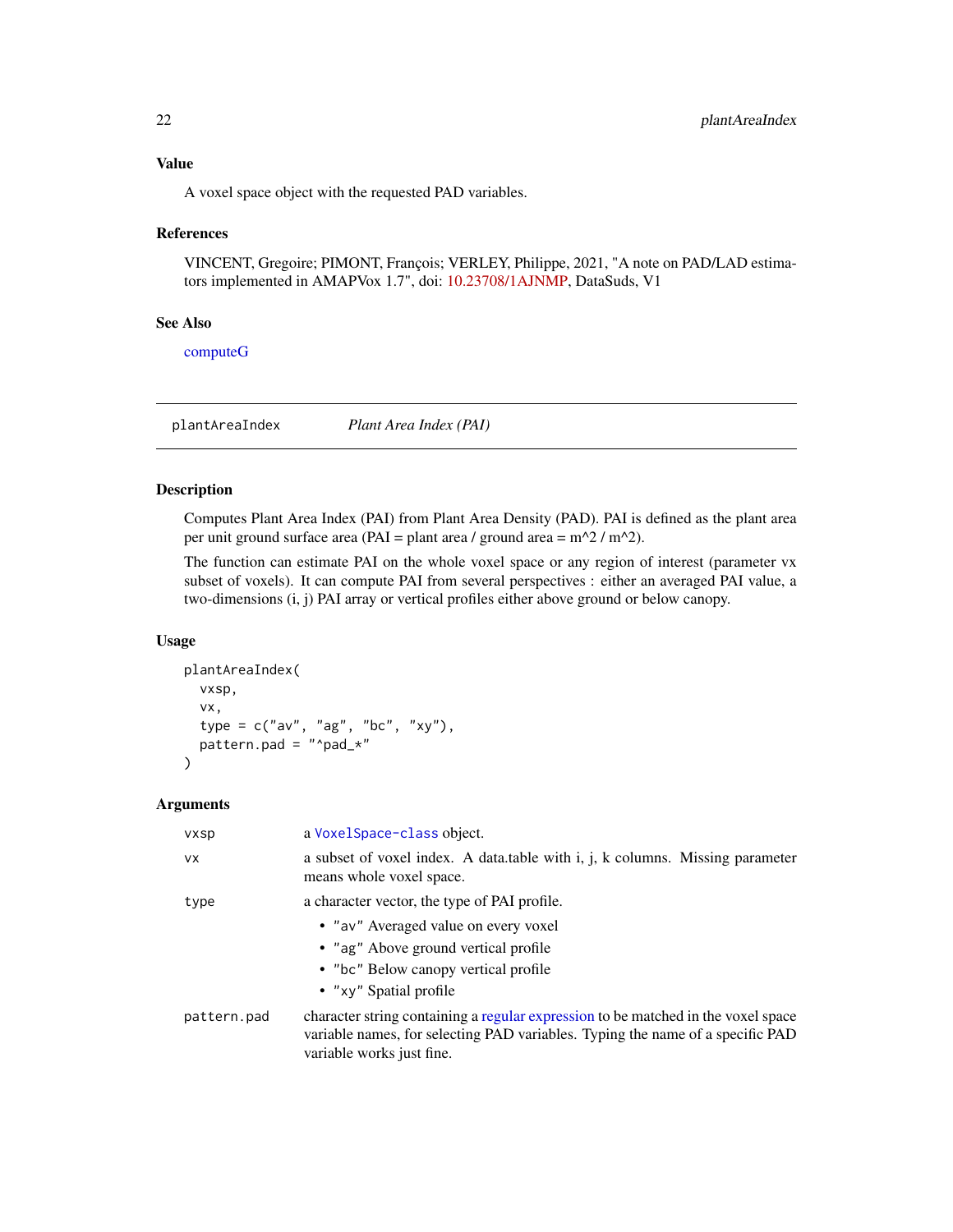<span id="page-22-0"></span>plot the contract of the contract of the contract of the contract of the contract of the contract of the contract of the contract of the contract of the contract of the contract of the contract of the contract of the contr

#### Value

Returns a list of PAI profiles for requested PAD variables and PAI types.

#### av Averaged PAI:

Returns a single value. Calculated as the sum of PAD values multiplied by voxel volume and divided by ground surface with vegetation.

#### ag & bc Above ground and below canopy PAI vertical profile:

Returns a vertical profile of PAI values either from ground distance or canopy depth. Calculated as the averaged PAD values per layer (a layer being defined by either the distance to ground or canopy level) multiplied by voxel size along z (equivalent to multiplying PAD by voxel volume and dividing by voxel ground surface).

#### xy Spatial PAI profile:

Returns a list a PAI values by i, j index. Calculated as the sum of PAD on (i, j) column multiplied by voxel size along z (equivalent to multiplying PAD by voxel volume and dividing by voxel ground surface).

#### See Also

[plantAreaDensity](#page-20-1)

#### **Examples**

```
vxsp <- readVoxelSpace(system.file("extdata", "tls_sample.vox", package = "AMAPVox"))
vxsp <- plantAreaDensity(vxsp)
## Not run:
lai <- plantAreaIndex(vxsp)
names(lai)
library(ggplot2)
ggplot(data = lai[["pad_transmittance.pai.ag" ]], aes(x=pai, y=ground_distance)) +
  geom_path() + geom_point()
## End(Not run)
# PAI on a subset
ni <- round(dim(vxsp)[1]/2)
vx <- vxsp@data[i < ni, .(i, j, k)]
lai <- plantAreaIndex(vxsp, vx)
```
#### **Description**

plot a [VoxelSpace-class](#page-28-1) object.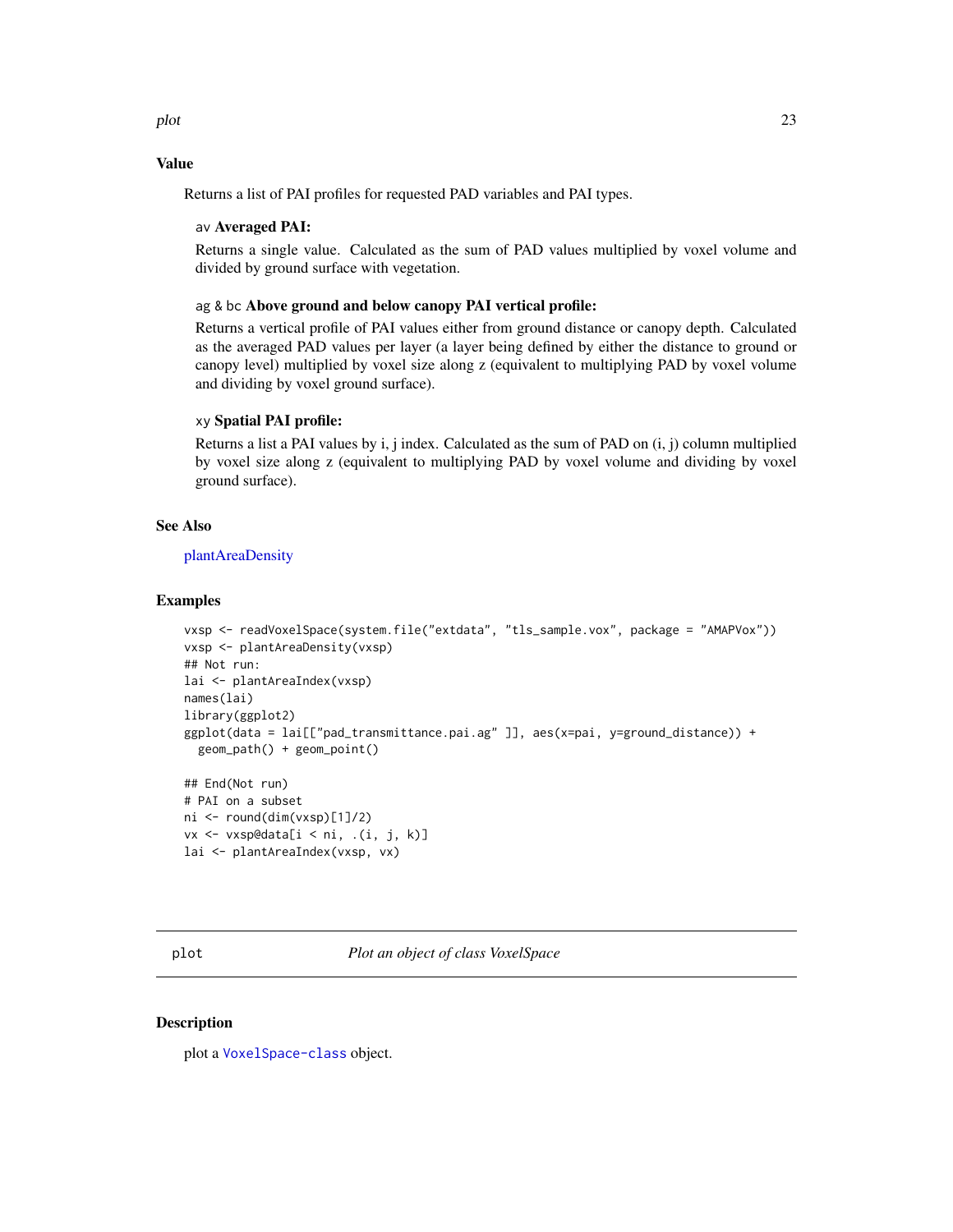#### Usage

```
plot(x, y, ...)
## S4 method for signature 'VoxelSpace,missing'
plot(
 x,
 y,
 variable.name = "nbSampling",
 palette = "viridis",
 bg.color = "lightgrey",
 width = 640,
 voxel.size = 5,
 unsampled.discard = TRUE,
  empty.discard = TRUE,
  ...
)
```
#### Arguments

| X                 | the object of class VoxelSpace to plot                     |  |
|-------------------|------------------------------------------------------------|--|
| У                 | Unused (inherited from R base)                             |  |
| $\ddots$ .        | additional parameters which will be passed to plot 3d.     |  |
| variable.name     | character, the name of the variable to plot                |  |
| palette           | character, a valid palette name (one of hcl.pals())        |  |
| bg.color          | character, a valid background color name (one of colors()) |  |
| width             | numeric, the width of the windows                          |  |
| voxel.size        | numeric, the size of voxel in pixels                       |  |
| unsampled.discard |                                                            |  |
|                   | logical, whether to discard unsampled voxel                |  |
| empty.discard     | logical, whether to discard empty voxel (no hit)           |  |

#### Details

Plot an object of class VoxelSpace in a 3d device. By default it plots the sampling intensity but the user can choose any variable available in the voxel file.

#### See Also

[plot3d](#page-0-0)

#### Examples

```
## Not run:
# load a voxel file
vxsp <- readVoxelSpace(system.file("extdata", "tls_sample.vox", package = "AMAPVox"))
# plot sampling intensity by default
```
<span id="page-23-0"></span>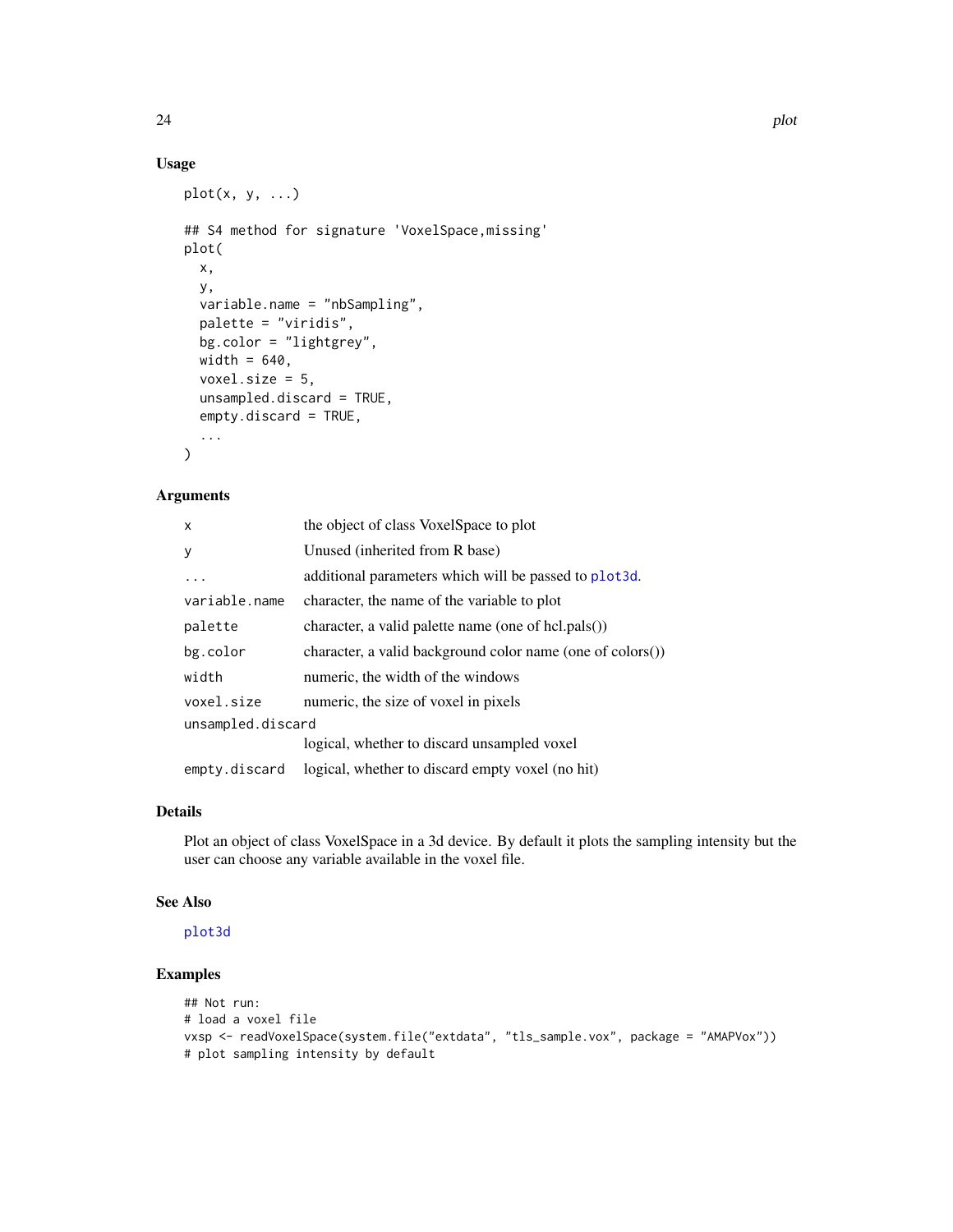<span id="page-24-0"></span> $p$ lotG 25

```
plot(vxsp)
# plot PAD
plot(vxsp, variable.name = "PadBVTotal", palette = "YlOrRd")
## End(Not run)
```
<span id="page-24-1"></span>

| plotG | Plot G(theta) profiles for one or several leaf angle distribution func- |
|-------|-------------------------------------------------------------------------|
|       | tions                                                                   |

#### Description

Plot G(theta) profiles for one or several leaf angle distribution functions with theta in [0, pi/2]. Requires ggplot2 package.

#### Usage

plotG(pdf = leafAngleDistribution, chi =  $0.6$ , mu =  $1.1$ , nu =  $1.3$ )

#### Arguments

| pdf | the name of the leaf angle distribution functions. One of "uniform", "spher-<br>ical", "planophile", "erectophile", "plagiophile", "extremophile", "ellipsoidal",<br>"twoParamBeta".     |
|-----|------------------------------------------------------------------------------------------------------------------------------------------------------------------------------------------|
| chi | a float, parameter of the ellipsoidal leaf angle distribution. The ratio the ratio<br>horizontal axis over vertical axis. See section "Leaf Angle Ditribution functions"<br>for details. |
| mu  | a float, parameter controlling the Beta distribution. See section "Leaf Angle"<br>Distribution functions" for details.                                                                   |
| nu  | a float, parameter controlling the Beta distribution. See section "Leaf Angle"<br>Distribution functions" for details.                                                                   |

#### Examples

```
## Not run:
# plot G(theta) for planophile leaf angle distribution function
AMAPVox::plotG(pdf = "planophile")
# plot G(theta) for every distributions
AMAPVox::plotG()
```
## End(Not run)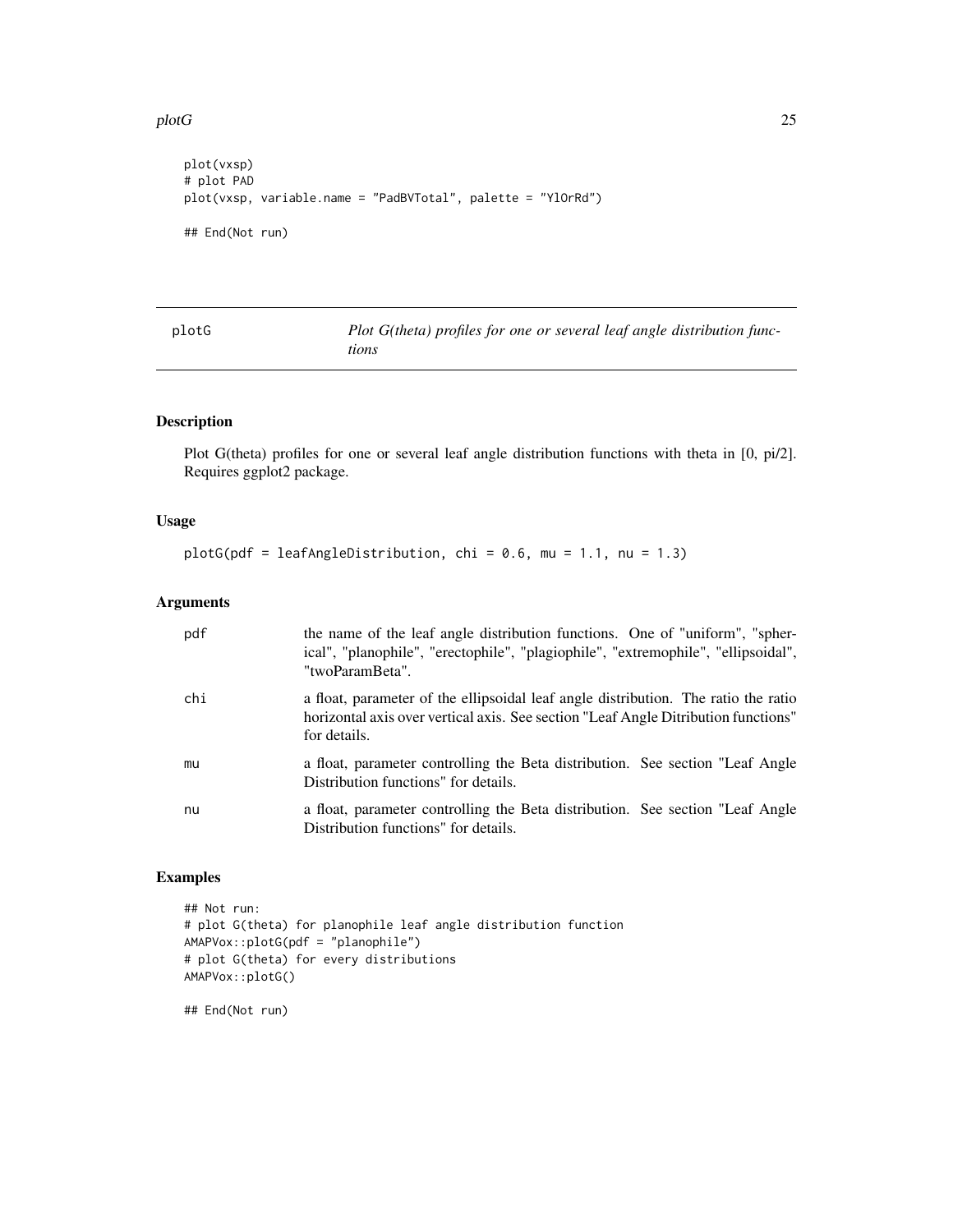<span id="page-25-2"></span><span id="page-25-0"></span>readVoxelSpace *Read a voxel file*

#### Description

read a voxel file and cast it into a [VoxelSpace-class](#page-28-1) object.

#### Usage

readVoxelSpace(f)

#### Arguments

f The path of the voxel file.

### See Also

[writeVoxelSpace](#page-28-2)

#### Examples

```
# load a voxel file
vxsp <- readVoxelSpace(system.file("extdata", "tls_sample.vox", package = "AMAPVox"))
```
<span id="page-25-1"></span>removeVersion *Remove specific AMAPVox version from local computer.*

#### Description

Uninstall specific AMAPVox version from your computer.

#### Usage

```
removeVersion(version)
```
#### Arguments

version, a valid and existing AMAPVox local version number (major.minor.build)

#### See Also

[getLocalVersions](#page-11-1), [installVersion](#page-18-1)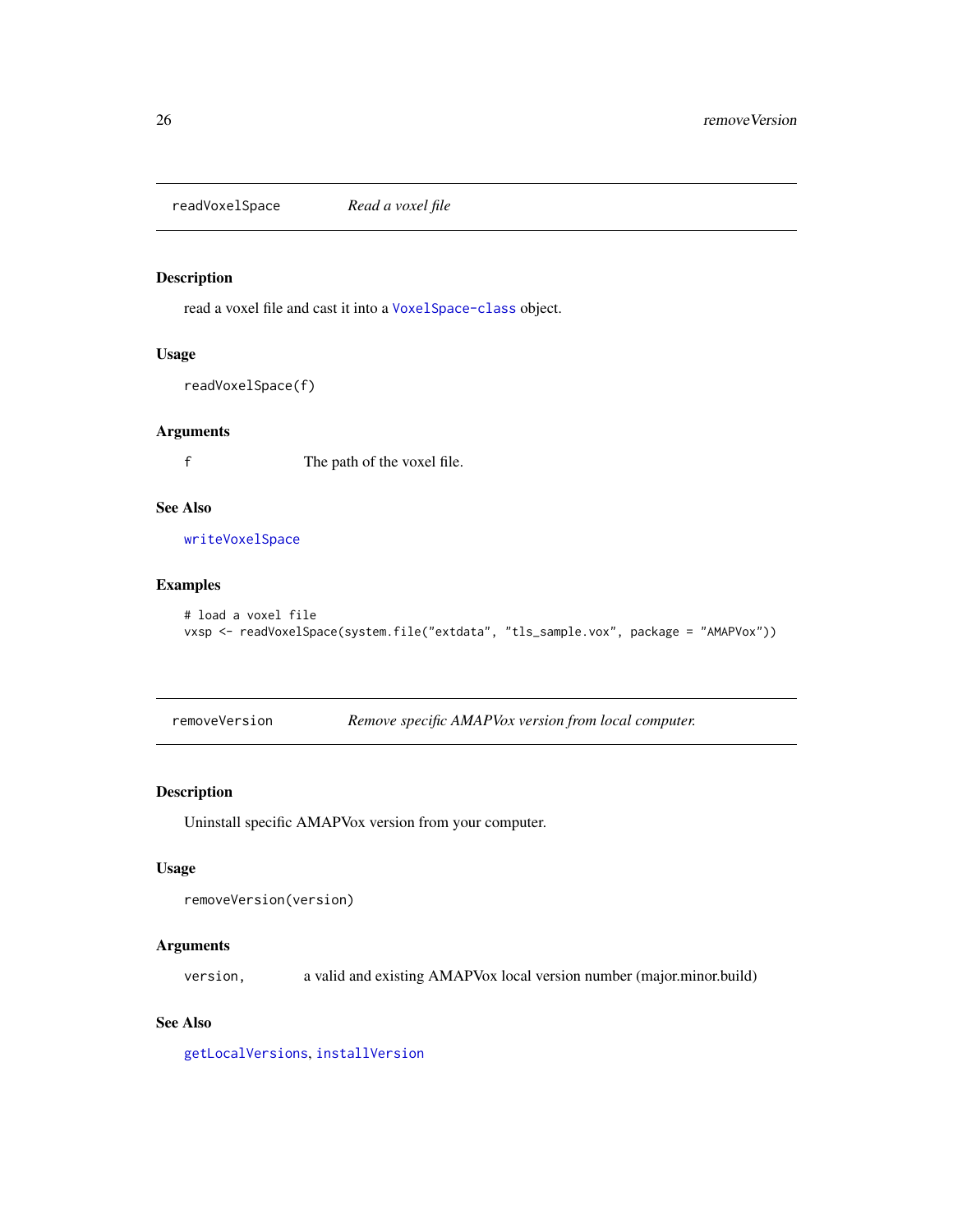<span id="page-26-0"></span>tools 27

#### Examples

```
## Not run:
# uninstall oldest version from your computer
removeVersion(head(getLocalVersions()$version, 1))
```
## End(Not run)

tools *Tools inherited from base R for VoxelSpace object.*

#### Description

Tools inherited from base R for [VoxelSpace-class](#page-28-1) objects.

#### Usage

```
## S4 method for signature 'VoxelSpace'
show(object)
## S3 method for class 'VoxelSpace'
print(x, \ldots)## S3 method for class 'VoxelSpace'
length(x)
## S3 method for class 'VoxelSpace'
dim(x)
is.VoxelSpace(x)
## S4 method for signature 'VoxelSpace'
ncol(x)
## S4 method for signature 'VoxelSpace'
nrow(x)
## S3 method for class 'VoxelSpace'
names(x)
```
#### Arguments

| X                       | a Voxel Space-class object.                 |
|-------------------------|---------------------------------------------|
| $\cdot$ $\cdot$ $\cdot$ | further arguments passed to print function. |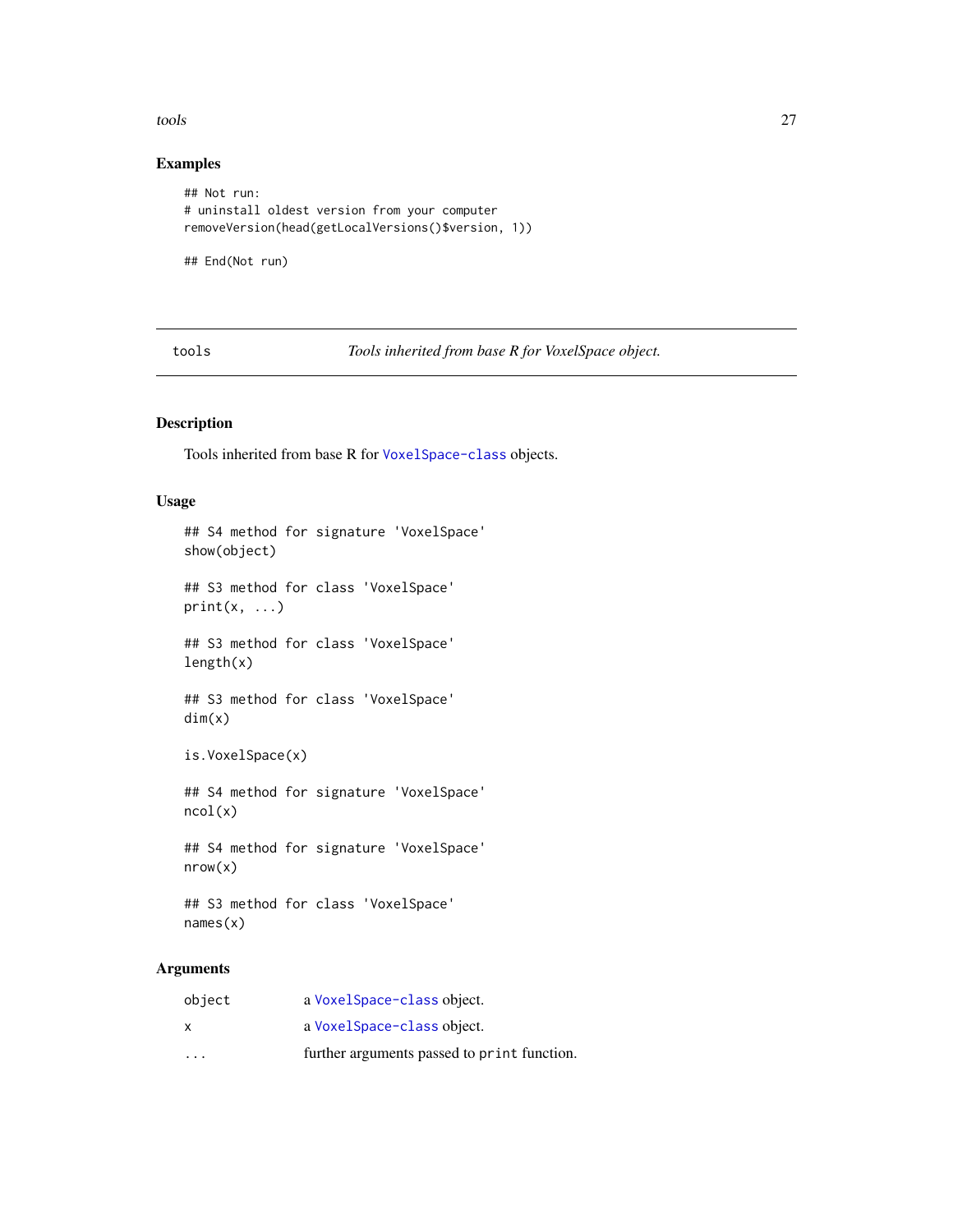#### Note on length.VoxelSpace

AMAPVox allows to discard empty voxels in the voxel file. In such case length.VoxelSpace will return the expected number of voxels as if none were missing. As a consequence the number of voxels stored in the [VoxelSpace-class](#page-28-1) object may be inferior to the returned value, namely  $nrow(x) \leq length(x)$ 

#### toRaster *Voxel layer to raster*

#### Description

Converts a voxel space (i, j) layer into a [terra::SpatRaster](#page-0-0) object.

#### Usage

toRaster(vxsp, vx)

#### Arguments

| <b>VXSD</b> | a Voxel Space-class object.                                                                                                                                                                               |
|-------------|-----------------------------------------------------------------------------------------------------------------------------------------------------------------------------------------------------------|
| VX.         | a voxel space horizontal slice. A data table with i, j columns and least one<br>additional variable, the value of the raster layer. Every column beside i and j<br>will be converted into a raster layer. |

#### Value

A [terra::SpatRaster](#page-0-0) object.

#### Examples

```
## Not run:
vxsp <- readVoxelSpace(system.file("extdata", "tls_sample.vox", package = "AMAPVox"))
library(terra)
# CHM, DEM and PAI as raster
plot(toRaster(vxsp, merge(canopyHeight(vxsp), groundElevation(vxsp), all = T)))
# PAI
vxsp <- plantAreaDensity(vxsp)
pai <- plantAreaIndex(vxsp, type = "xy", pattern.pad = "pad_transmittance")
plot(toRaster(vxsp, pai))
# sampling intensity at 2 meters
plot(toRaster(vxsp, vxsp@data[ground_distance == 2.25, .(i, j, nbSampling)]))
## End(Not run)
```
<span id="page-27-0"></span>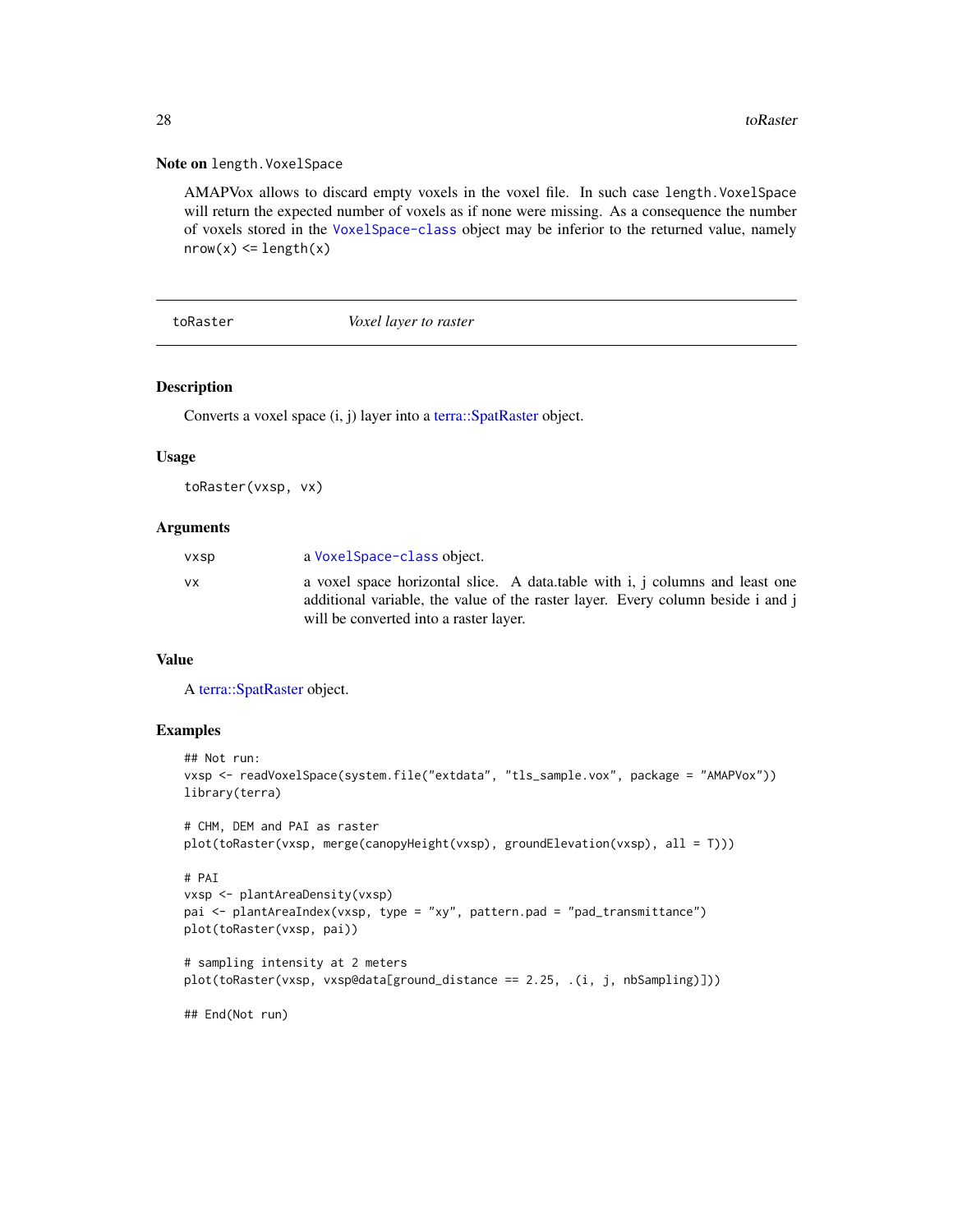#### <span id="page-28-1"></span><span id="page-28-0"></span>Description

Class that holds the state variables of every voxel of the voxel space in a [data.table](#page-0-0), plus metadata from the voxel space header.

#### Value

An object of class VoxelSpace.

#### Slots

file the path of the voxel file (.vox).

data the voxels hold in a data.table.

header a list of parameters associated to this voxel file.

#### See Also

#### [readVoxelSpace](#page-25-2)

<span id="page-28-2"></span>writeVoxelSpace *Write a voxel file*

#### Description

write a voxel file out of a [VoxelSpace-class](#page-28-1) object.

#### Usage

```
writeVoxelSpace(vxsp, f)
```
#### Arguments

| <b>VXSD</b> | the object of class VoxelSpace to write |
|-------------|-----------------------------------------|
| $\mathbf f$ | a character string naming a file.       |

#### See Also

[readVoxelSpace](#page-25-2)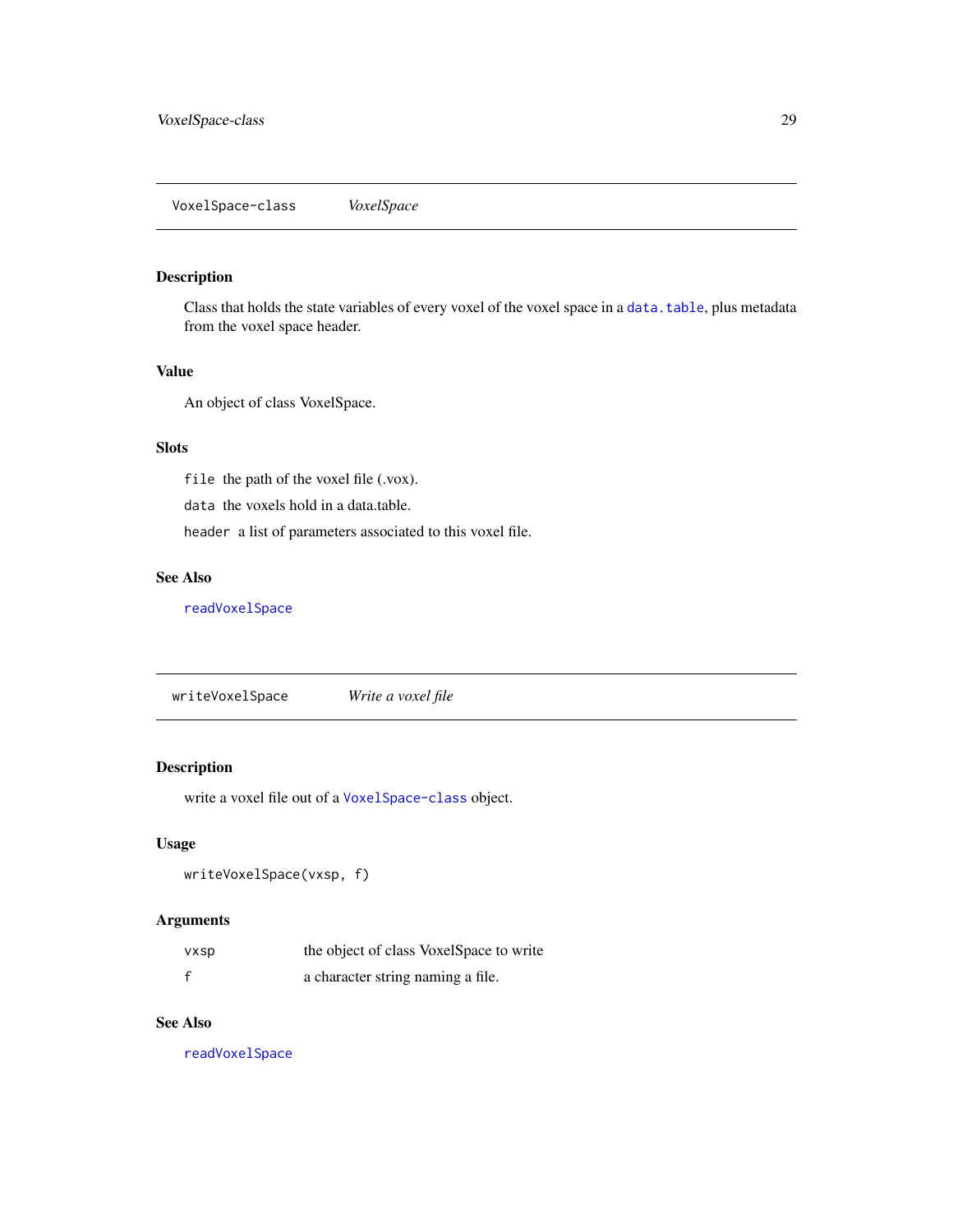### Examples

```
## Not run:
# load a voxel file
vxsp <- readVoxelSpace(system.file("extdata", "tls_sample.vox", package = "AMAPVox"))
# set max PAD to 5
vxsp@data[, PadBVTotal:=sapply(PadBVTotal, min, 5)]
# write updated voxel file in temporary file
writeVoxelSpace(vxsp, tempfile("pattern"="amapvox_", fileext=".vox"))
```
## End(Not run)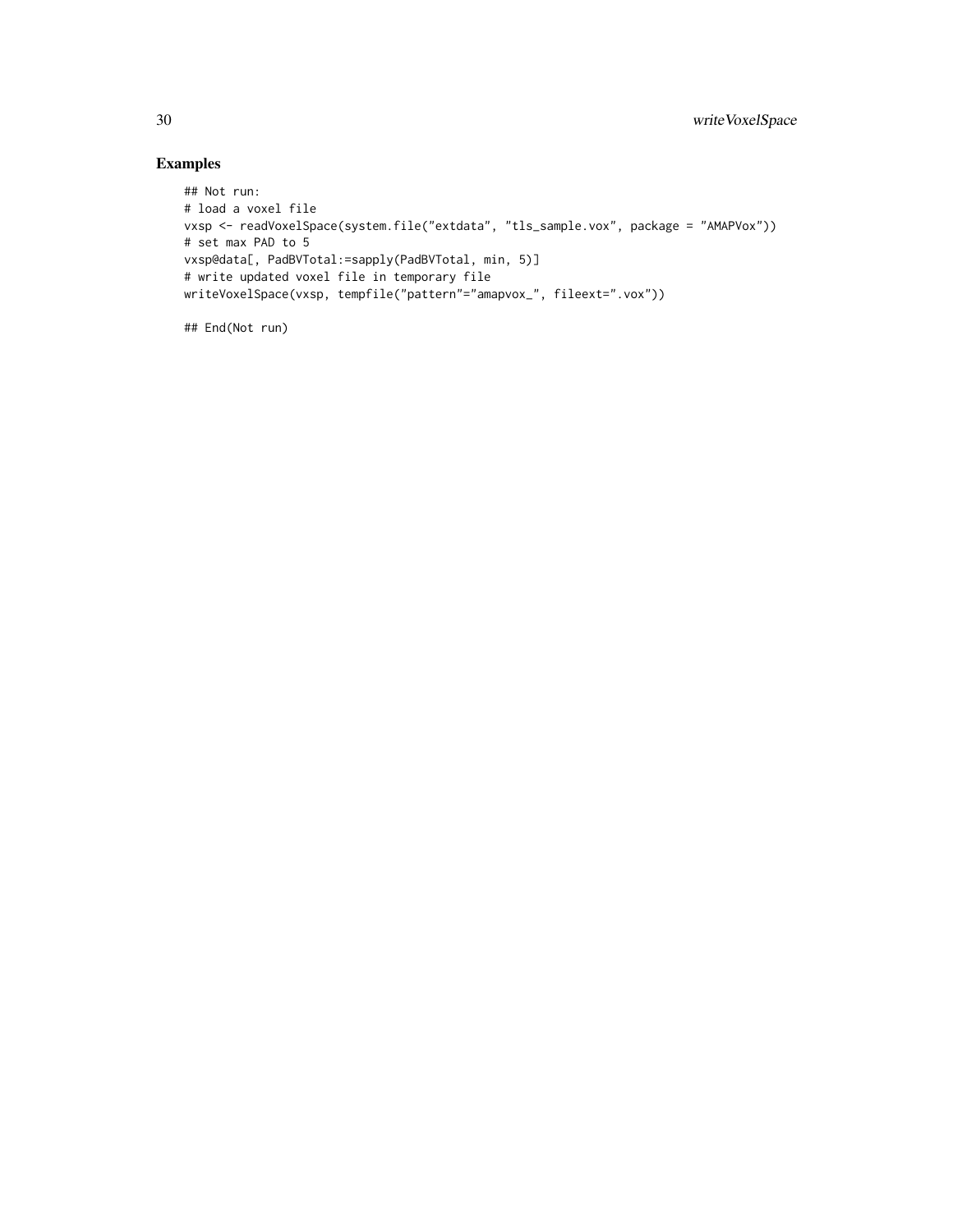# <span id="page-30-0"></span>**Index**

[[,VoxelSpace,ANY,missing-method *(*Extract*)*, [9](#page-8-0) [[<-,VoxelSpace,ANY,missing,ANY-method *(*Extract*)*, [9](#page-8-0) [[<-,VoxelSpace,ANY,missing-method *(*Extract*)*, [9](#page-8-0) \$,VoxelSpace-method *(*Extract*)*, [9](#page-8-0) \$<-,VoxelSpace-method *(*Extract*)*, [9](#page-8-0)

aboveCanopy *(*canopy*)*, [4](#page-3-0) aboveGround *(*ground*)*, [16](#page-15-0) AMAPVox, [2](#page-1-0) AMAPVox-package *(*AMAPVox*)*, [2](#page-1-0)

base::Reduce, *[20](#page-19-0)* belowCanopy *(*canopy*)*, [4](#page-3-0) belowGround *(*ground*)*, [16](#page-15-0) butterfly, [3,](#page-2-0) *[4,](#page-3-0) [5](#page-4-0)*

canopy, [4](#page-3-0) canopyHeight *(*canopy*)*, [4](#page-3-0) clear, *[4](#page-3-0)*, [5](#page-4-0) clear,VoxelSpace,data.table-method *(*clear*)*, [5](#page-4-0) clear,VoxelSpace,matrix-method *(*clear*)*, [5](#page-4-0) clear,VoxelSpace,vector-method *(*clear*)*, [5](#page-4-0) computeG, [6,](#page-5-0) *[21,](#page-20-0) [22](#page-21-0)* crop, [8](#page-7-0) data.table, *[29](#page-28-0)*

data.table::data.table, *[3](#page-2-0)*, *[5,](#page-4-0) [6](#page-5-0)*, *[15](#page-14-0)*, *[17](#page-16-0)* dim.VoxelSpace *(*tools*)*, [27](#page-26-0)

Extract, [9](#page-8-0)

fillNA, [10](#page-9-0)

getLocalVersions, [12,](#page-11-0) *[16](#page-15-0)*, *[19](#page-18-0)*, *[26](#page-25-0)* getMaxCorner, [12](#page-11-0)

getMaxCorner,VoxelSpace-method *(*getMaxCorner*)*, [12](#page-11-0) getMinCorner, [13](#page-12-0) getMinCorner,VoxelSpace-method *(*getMinCorner*)*, [13](#page-12-0) getParameter, [13](#page-12-0) getParameter,VoxelSpace,character-method *(*getParameter*)*, [13](#page-12-0) getParameter,VoxelSpace,missing-method *(*getParameter*)*, [13](#page-12-0) getPosition, [14](#page-13-0) getPosition,VoxelSpace,data.table-method *(*getPosition*)*, [14](#page-13-0) getPosition,VoxelSpace,matrix-method *(*getPosition*)*, [14](#page-13-0) getPosition,VoxelSpace,missing-method *(*getPosition*)*, [14](#page-13-0) getPosition,VoxelSpace,vector-method *(*getPosition*)*, [14](#page-13-0) getRemoteVersions, *[12](#page-11-0)*, [15,](#page-14-0) *[19](#page-18-0)* getVoxelSize, [16](#page-15-0) getVoxelSize,VoxelSpace-method *(*getVoxelSize*)*, [16](#page-15-0) ground, *[4,](#page-3-0) [5](#page-4-0)*, [16](#page-15-0) groundElevation *(*ground*)*, [16](#page-15-0) groundEnergy *(*ground*)*, [16](#page-15-0) gui, [18,](#page-17-0) *[19](#page-18-0)* installVersion, *[19](#page-18-0)*, [19,](#page-18-0) *[26](#page-25-0)* is.VoxelSpace *(*tools*)*, [27](#page-26-0) length.VoxelSpace *(*tools*)*, [27](#page-26-0)

merge.VoxelSpace, [20](#page-19-0)

names.VoxelSpace *(*tools*)*, [27](#page-26-0) ncol,VoxelSpace-method *(*tools*)*, [27](#page-26-0) nrow,VoxelSpace-method *(*tools*)*, [27](#page-26-0)

```
plantAreaDensity, 20, 21, 23
plantAreaIndex, 22
```